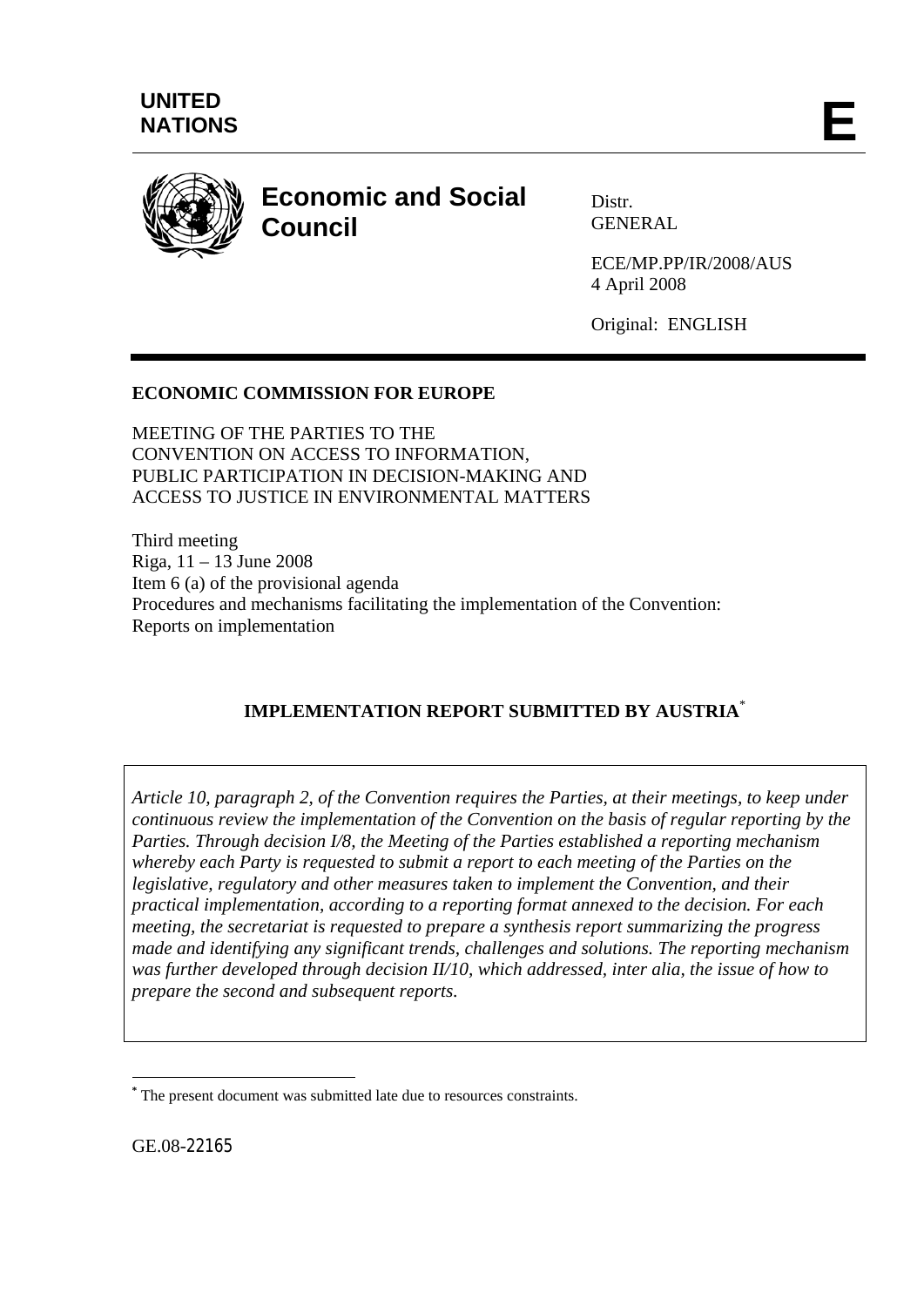## **I. PROCESS BY WHICH THE REPORT HAS BEEN PREPARED**

1. This report was prepared on the basis of Decisions I/8 und II/10 on reporting and, where possible, in accordance with the recommendations of the Convention's Compliance Committee dating from February 2007 (ECE/MP.PP/WG.1/2007/L.4).

2. In the framework of public consultation, the Austrian Federal Ministry of Agriculture, Forestry, Environment and Water Management (BMLFUW), which is responsible for the coordination of matters pertaining to the Convention, has invited all the other relevant Austrian Federal ministries (in particular the Federal Ministry of Economics and Labour, the Federal Ministry for European and International Affairs, the Federal Ministry of Justice and the Federal Ministry of Health, Family and Youth), the nine Federal provinces (contacted via the liaison office in Vienna), the representations of interest (social partners), Umweltbundesamt GmbH (hereinafter: Umweltbundesamt, the Austrian Federal Environment Agency) as well as environmental non-governmental organizations (NGOs) and the interested public to participate.

3. This participation included, in particular, as recommended by the Compliance Committee, a consultation period of approximately nine weeks, already prior to the first draft available via the Internet, e-mail and in a coordination meeting. After completion of the draft and its submission via electronic file and after publication on the Internet, together with an e-mailing submitted to potentially interested parties, the project entered into a second, somewhat shorter, consultation phase.

4. For the national consultation process and the received statements, see the following information available on the website of the BMLFUW : http://www.umweltnet.at/article/articleview/62563/1/7247/

5. In summary, public consultation has shown that some environmental organizations and one of the five political parties represented in the Austrian Parliament view the implementation of the third pillar in Austria rather critically. Yet there has been broad agreement as regards the first two pillars of the Convention.

## **II. PARTICULAR CIRCUMSTANCES RELEVANT FOR UNDERSTANDING THE REPORT**

6. Austria ratified the Convention in 2005 and thus became a Party to the Convention (Federal Law Gazette III No. 88/2005 of June 10, 2005). For the purpose of a general understanding of this report, it must be stressed that the implementation and application of the Convention in Austria are generally based on European Union (EU) Directives which have already entered into force, especially concerning the first and second pillars. In this process, respective EU Directives have been transposed into national law at Federal as well as at provincial levels.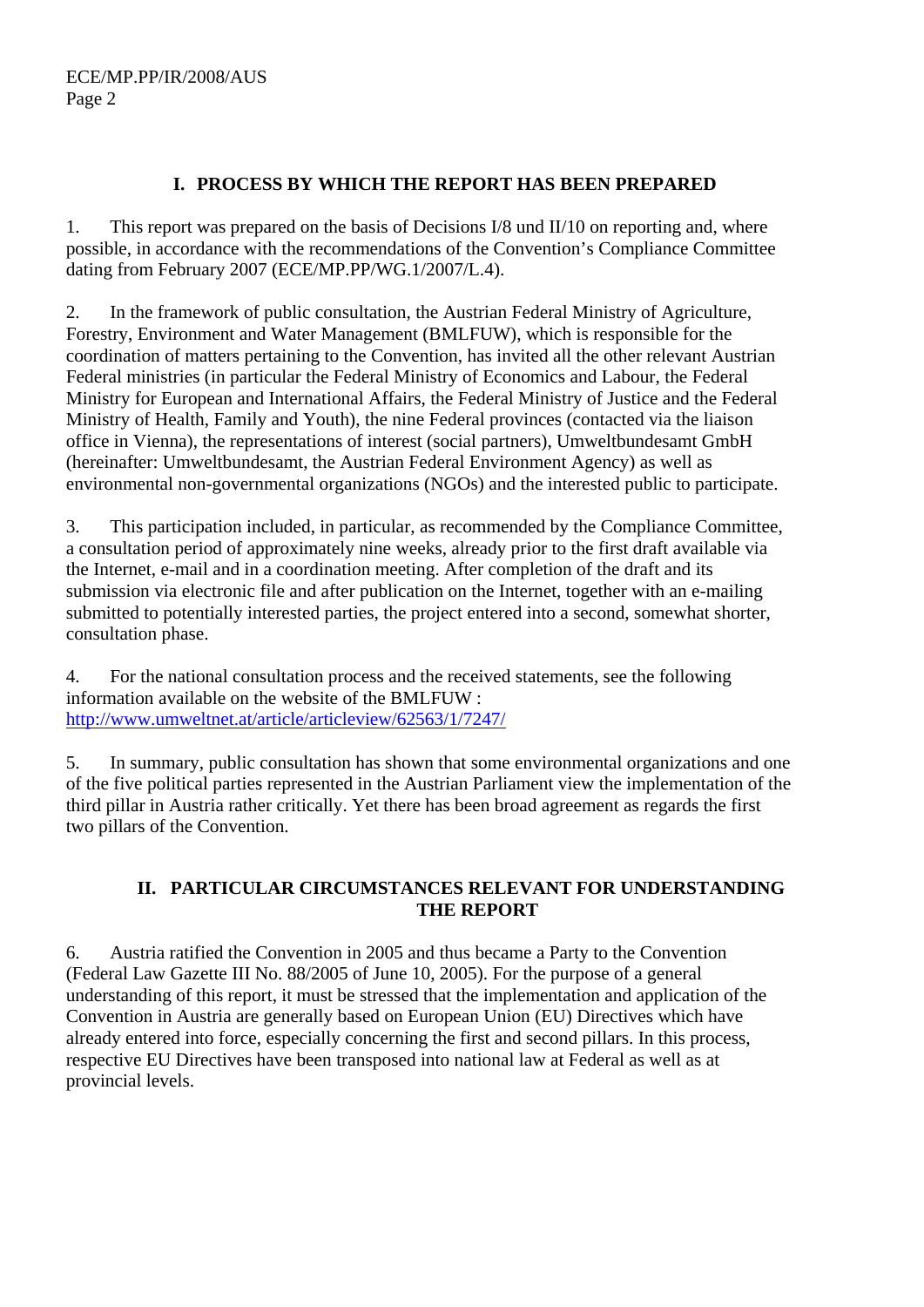7. As in several other EU Member States which are Parties to the Convention, in Austria it is domestic implementation which is the first prerequisite for ratification. In Austria, the provisions of the Convention have been transposed into national law in the relevant laws and regulations. Conclusion of the Convention was unanimously approved by the two chambers of the Austrian Parliament (the National Council and Federal Council).

8. The Republic of Austria is a Federal State. This means that legislation and the execution of laws are distributed among the Federal Government and the nine Federal provinces according to the competencies they have been assigned. The Austrian Federal Constitution provides for a general regulation of legislative and executive competencies assigned to the Federal Government and the Federal provinces. This is why for some areas of the Convention provincial legislation is required in addition to Federal laws. Thus, legislative measures for the implementation of EU law and of the Convention are generally required at Federal and provincial levels and are therefore accordingly complex. With a few exceptions, the application and administration is organised locally, i.e. via the Federal provinces or the district administration and municipal authorities.

9. According to the Federal Constitution, environmental protection is a cross-sectional issue, which is distributed among the Federal Government and the Federal provinces with a view to the competencies assigned by law. On the basis of a constitutional act, Austria commits herself to comprehensive environmental protection for the purpose of the preservation of the natural environment as the basic resource on which human life depends, protecting humans against harmful impact (Federal Law Gazette 1984/491). Protection includes measures to keep air, water and the soil clean and to prevent noise.

10. In Austria, provisions on the protection of the environment are, in particular, to be found in the area of public-administration law, with action taken by the Federal Government/Federal provincial authorities being subject to legal regulations. Besides bans of massive damage to the environment and codes of conduct, permits issued by public authorities are prevailing in environmental administration law, which means that (mostly economic) activities are subject to control exerted or permits granted by administrative authorities.

11. Besides the Federal structure, the social partners also play a very important role in Austria. In Austria, the social partners, e.g. the Federal Chamber of Commerce (WKÖ), the Chamber of Agriculture (LWK), the Federal Chamber of Labour (BAK) and the national trade-union federation (ÖGB) as well as the Federation of Austrian Industry (IV), play a key role in representing the interests of the respective groups in society (stakeholders).

12. In Austria, we can witness not only a high degree of environmental awareness, but also high interest in the principles underlying the Convention. Public administration tries to increasingly take account of this by enhancing new forms of public participation, such as e.g.: egovernment, e-participation or citizen-service facilities available online.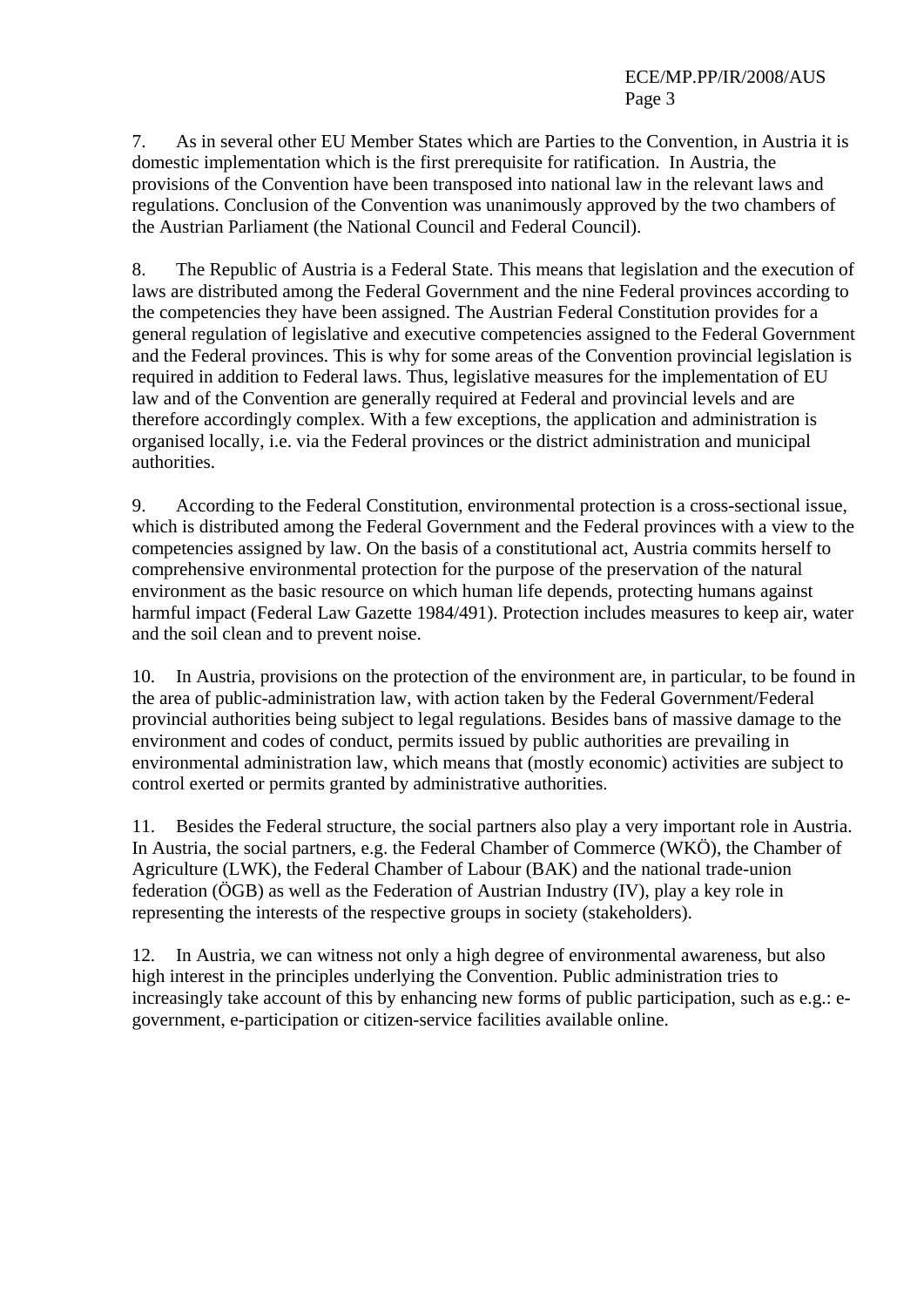## **III. LEGISLATIVE, REGULATORY AND OTHER MEASURES IMPLEMENTING THE GENERAL PROVISIONS IN PARAGRAPHS 2, 3, 4, 7 AND 8 OF ARTICLE 3**

## **Article 3, paragraph 2**

13. Based on the political key concept of "good governance", public participation, i.e. the integration of the public in policymaking, has established itself as a cornerstone of decisionmaking processes.

14. For Austria, the objective of an innovative, cooperative and high-quality public administration within the meaning of enhanced citizen orientation is the guiding theme. This objective has also been laid down in the current Austrian Government programme dating from early 2007. Efforts made over the last years to modernize administration have brought about many good examples proving how the general public can be successfully made an active partner in policymaking and how this process can be fostered.

15. In order to provide another important impetus for good governance at federal level, standards for public participation have been developed at the instigation of the Federal Chancellery and the BMLFUW in the framework of an interministerial working group, in which stakeholders and NGOs also took part. These standards are also a contribution to the implementation of the Austrian and the EU sustainability strategies (European Council conclusions of June 2006). On this basis, the citizens are to be better integrated into policymaking within the meaning of the political guiding principles, as they are called, for the promotion of sustainable development. The process for the development of public participation standards, which was launched in 2005, aims at developing good practice recommendations in the form of standards, which are to be used as routine measures in administrative public participation procedures ("Code of Conduct") in the future. The standards are primarily relevant for plans and programmes as well as for policies and legal instruments developed by administrative bodies. The standards are aimed at providing precise content as to the definition of public participation and specific action which is to be taken. The public participation standards are deemed as a service and hands-on support for administrators involved in public participation processes. It is the aim to reach self-commitment on the part of administration when applying the standards in form of a Government decision in due time.

## **Article 3, paragraph 3**

16. The environmental education activities coordinated by the BMLFUW include numerous education projects dealing with sustainable development as well as different subject areas. The target groups are, among others, the general public, schools, children and young people, research and multipliers. Summaries of these activities are available in brochures on the United Nations Decade of Education for Sustainable Development (2005-2014), including various and highly specific examples at the regional and local levels.

17. Since 2002, the Austrian Eco-Label for Schools has been awarded by the BMLFUW jointly with the Federal Ministry of Education, Arts and Culture. It is to honour schools for their special commitment in the fields of environmental education, environmentally sound action and the promotion of a socially viable school environment. It is the aim of the initiative to prompt all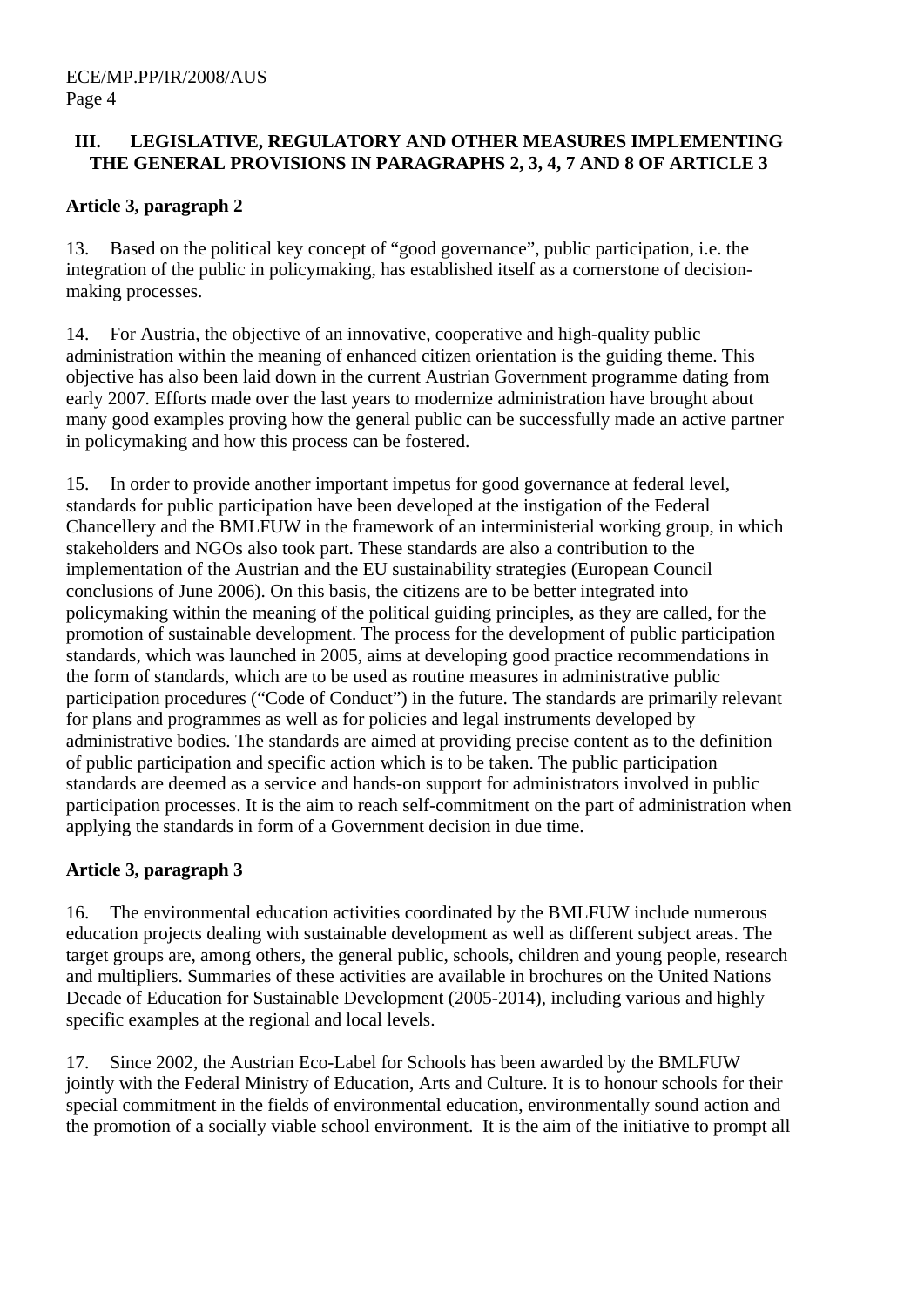school stakeholders to strive towards the sustainable development of the environment in which they live today and tomorrow.

18. On 1 April, 2007, the Austrian Eco-Label Guideline for Extracurricular Educational Institutions entered into force. It is awarded to educational institutions living up to the principles of sustainable development. This new guideline is to put forward a dynamic process of further development aiming at enhanced sustainability. With both these instruments, childrens' as well as adults' awareness of environmental protection and the responsible use of natural resources is to be heightened.

19. Numerous other public and private institutions as well as NGOs round out these activities.

## **Article 3, paragraph 4**

20. According to the Federal Ministries Act, coordination at all levels of environmental protection falls within the purview of the BMLFUW. This also includes the coordination of the Austrian position voiced in the EU Council of Environment Ministers. As soon as a Commission proposal for a legal instrument in the field of the environment is available, such proposal is submitted to the relevant other ministries, the social partners, the liaison office of the Federal provinces and (where applicable, depending on the subject) the Austrian Association of Municipalities, together with a request for submission of a statement. The process is coordinated by the relevant divisions of the BMLFUW and/or the Division EU Affairs Environment (for horizontal subjects) by way of written procedure or in the framework of coordination meetings. If NGO's (as a rule, these will be NGOs active in the field of environment) are directly concerned by a project, or if they should have a particular level of expertise in the respective field, they will be invited as well (e.g. as for the EU Environmental Liability Directive).

21. The BMLFUW also invites the concerned portfolios, social partners and the Federal provinces on a regular basis to take part in the coordination meetings held in the run-up to the formal Councils of EU Ministers (*jour fixe* on Environment). In addition to these official coordination meetings, there is a separate NGO round organized in the Federal Ministry held on a regular basis approximately at the time of the Council of EU Ministers in the framework in which environmental subjects are discussed, which usually are also on the Council agenda.

22. Moreover, the BMLFUW actively integrates NGOs active in the field of the environment into the political dialogue held on current legislative projects, especially at EU level: there are, for example, regular round tables involving the Federal Minister for the Environment and representatives of NGOs on current subjects, with the NGOs also setting the agenda. The BMLFUW also grants, on a regular basis, funds to national NGOs and to an EU environment office managed by NGOs, which provides excellent information on EU legislation on a regular basis, and to the biggest EU-NGO network in Brussels.

23. In recent years, many stakeholder dialogues - starting at the administrative level have been held in Austria at the Federal level for the development of programmes and policies in the environmental sector. Special mention should be made of the following initiatives: Forest Dialogue, Austrian Climate Protection Strategy, Rural Development Programme and the Round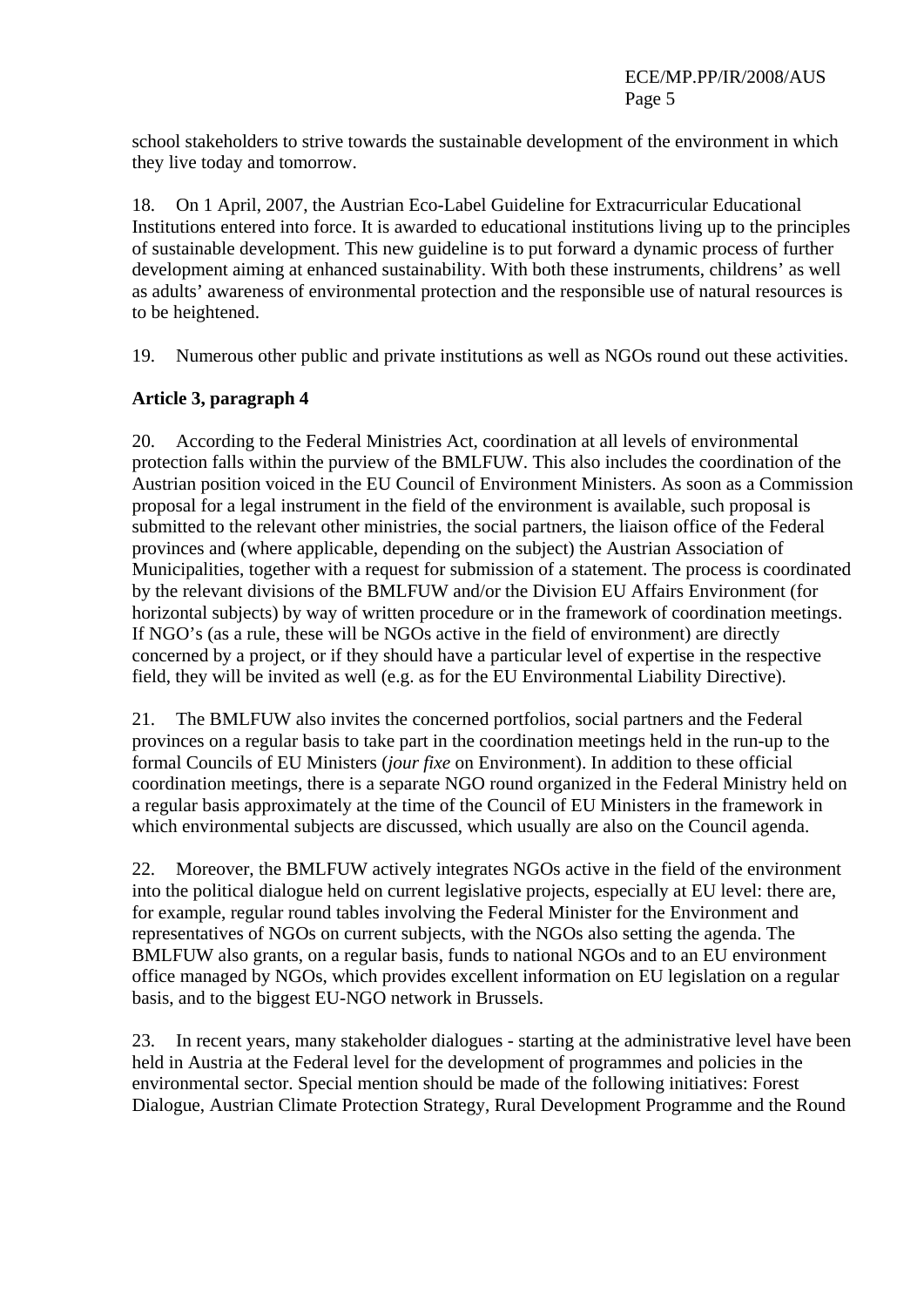Table on Water. Also, in the field of torrent and avalanche control, ever-more intense efforts have been made to include the general public. Austria also promotes the Local Agenda 21 (LA 21) as a model approach for participatory and proactive democracy aimed at implementing sustainable development. It is the aim to implement such processes in some 600 municipalities and 30 regions/districts all over Austria. In the future, LA 21 will constitute an explicit focus in the framework of the National Rural Development Programme.

24. Over the last five years, the activities aiming at the promotion of public participation have been stepped up (e.g. creation of an interdisciplinary expert group "Strategy Group Participation"; creation of a working group on "e-democracy" and "e-participation"; preparation of worksheets on participation containing specific recommendations; strategy talks held with representatives of the business world and with stakeholders of representative democracy; organization of events and issuing of publications on public participation and the relationship between the state and civil society.). Moreover, Austria is an active partner in the Organisation for Economic Co-operation and Development (OECD) working group on "Open and Inclusive Policymaking".

## **Article 3, paragraph 7**

25. The coordination of Austrian positions in international matters is also part of the consultation mechanism stated under article 3, paragraph 4. As regards several meetings of international bodies, environmental organizations are also part of the Austrian delegation (e.g. the Sixth Ministerial Conference "Environment for Europe" as well as in the framework of the recent United Nations Climate Conference held in Bali). Especially in the framework of the Convention and the Convention on Biological Diversity, environmental organizations are involved very deeply.

## **Article 3, paragraph 8**

26. Austrian constitutional law contains the following non-discrimination provisions: according to Article 2 of the Basic Law on the General Rights of Nationals and Article 7 of the Federal Constitution, all nationals (Austrian citizens) are equal before the law. In addition, paragraph 14 of the European Convention on Human Rights, which was ratified by Austria in 1958, provides for a general discrimination ban. A certain level of protection against discrimination irrespective of nationality is granted by the Implementation of the International Convention on the Abolishment of all Forms of Racial Discrimination (Federal Law Gazette 1973/390).

27. Based on EU membership, EU citizens (nationals of European Union Member States) are equally guaranteed the fundamental rights enshrined in the European Convention on Human Rights and in the EU Charter on Fundamental Rights or are provided with protection against discrimination on grounds of nationality, sex, race, or ethnic origin, religion or philosophy, disability, age or sexual orientation.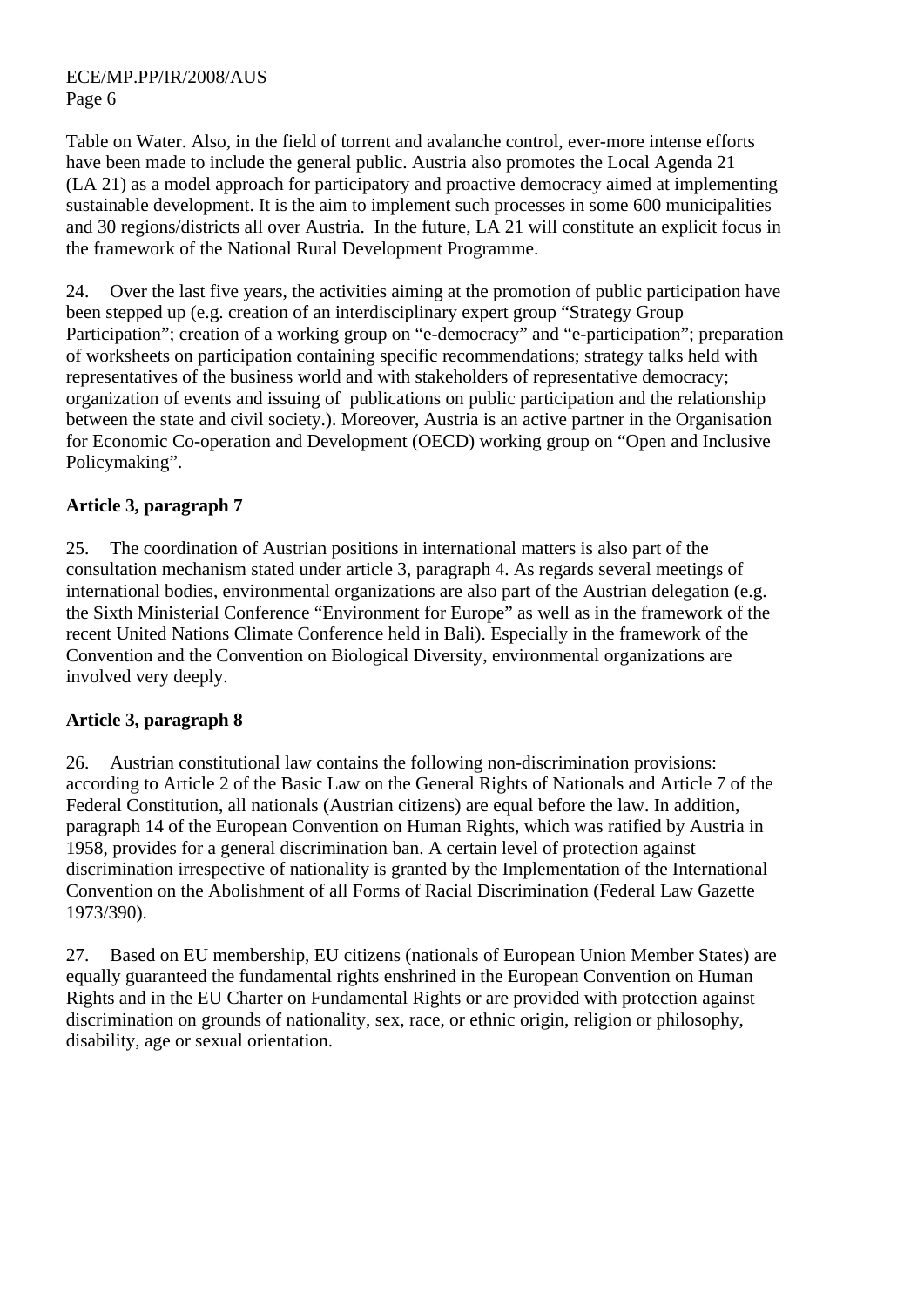#### **IV. OBSTACLES ENCOUNTERED IN THEIMPLEMENTATION OF ARTICLE 3**

28. Concerning Article 3 (7) Austria has already used the second meeting of the Parties to the Convention to point to the complex challenges constituted by the guidelines, as they include manifold international details. Also, in a basically highly-networked State featuring a high environmental profile, the implementation of the guidelines represents a major task which demands the cooperation of several ministries and sectors.

## **V. FURTHER INFORMATION ON THE PRACTICAL APPLICATION OF THE GENERAL PROVISIONS OF ARTICLE 3**

29. In the area of e-government used in public administration, Austria has been a European pioneer for several years and has received several awards for her activities in the field. In addition to a broad range of information offered, the main focus is on the electronic handling of procedures (from the application all the way to settlement or delivery, one-stop-shop approach) which lives up to the needs of the users.

## **VI. WEBSITE ADDRESSES RELEVANT TO THE IMPLEMENTATION OF ARTICLE 3**

http://www.partizipation.at http://www.umweltnet.at/article/archive/7412/ http://www.help.gv.at http://www.umweltbildung.at http://www.umweltberatung.at http://www.generationblue.at http://www.wien.gv.at/umweltschutz http://www.nachhaltigkeit.at http://www.help.gv.at/Content.No.de/281/Seite.2811000.html http://www.umweltzeichen.at

#### **VII. LEGISLATIVE, REGULATORY AND OTHER MEASURES IMPLEMENTING THE PROVISIONS ON ACCESS TO ENVIRONMENTAL INFORMATION IN ARTICLE 4**

30. The amendment registered under Federal Law Gazette I No. 6/2005, the Austrian Environmental Information Act, Federal Law Gazette No. 495/1993, which had been in force already prior to Austria's accession to the EU in 1995, brought Austria in line with the provisions of the EU Environmental Information Directive (2003/4/EC) and the Convention. The Federal provinces also have adapted their pertinent legislation accordingly. In the following, there will be only references to the Austrian Environmental Information Act in answering the individual questions, as provincial provisions are generally based on this piece of legislation.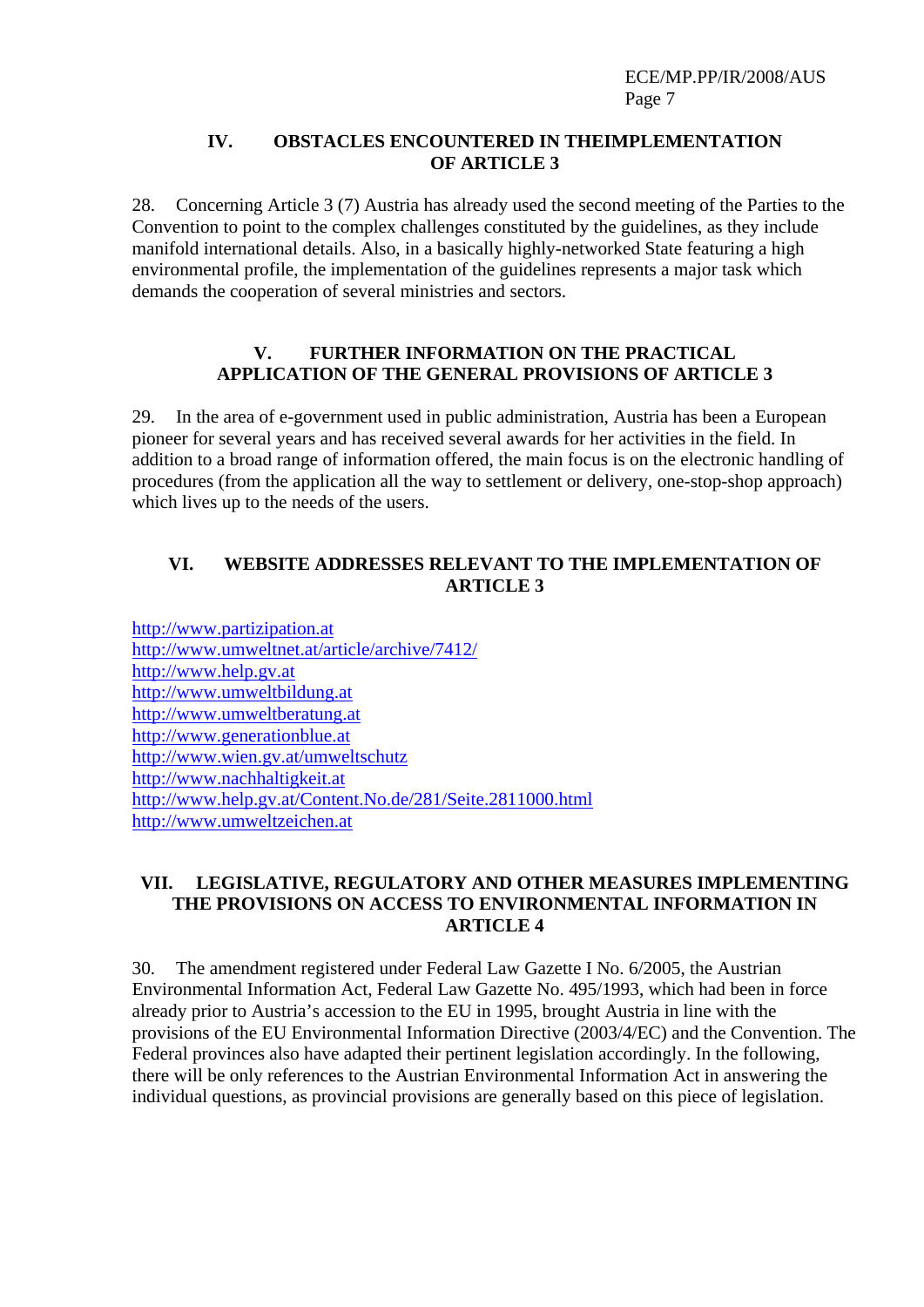## **Relevant definitions**

31. The definitions are transposed into national law in paragraphs 2 and 3, of the Austrian Environmental Information Act, with the term of "environmental information" being broadly phrased, so that any kind of information on the state of the environment, factors, measures or activities (possibly) having an impact on the environment or conducive to the protection of the environment can be collected. This also refers to environmental information supplied to bodies obliged to provide information by other institutions. Another focus of the Austrian Environmental Information Act is making information accessible to the general public in an effective and easy way as well as providing environmental information in a citizen-friendly way. Every person (e.g. also minors, foreign nationals, legal persons such as companies, non-profit legal persons (*Vereine*) and corporate bodies) are entitled to apply for environmental information without having to provide any evidence.

## **Article 4, paragraph 1**

## *Article 4, paragraph 1 (a)*

32. Free access to environmental information is ensured in paragraph 4 of the Austrian Environmental Information Act and constitutes its key provision. Thereby everyone is granted a subjective public right to environmental data without such right to access being subject to being individually affected, to a de facto or legal interest, to a position as a party in legal proceedings or any other involvement in proceedings. The claim to environmental information is deemed as *actio popularis*.

## *Article 4, paragraph 1 (b)*

33. The duty of information to be fulfilled by the bodies obliged to provide information is regulated under paragraph 5 of the Austrian Environmental Information Act. The requested information is to be provided in the form requested individually by the information-seeker or, where appropriate, in another form, with electronic data transfer to be preferred wherever possible.

## **Article 4, paragraph 2**

34. In accordance with paragraph 5 of the Austrian Environmental Information Act, the deadline for making environmental information accessible is one month, with the possibility of extending this deadline to at maximum two months whenever comprehensive and complex information is involved.

## **Article 4, paragraphs 3 and 4**

35. Paragraph 6 of the Austrian Environmental Information Act regulates the constraints to information and the reasons for denying information, according to which it is admissible to hold back environmental information, provided that:

(a) The request for information refers to the transfer of internal information;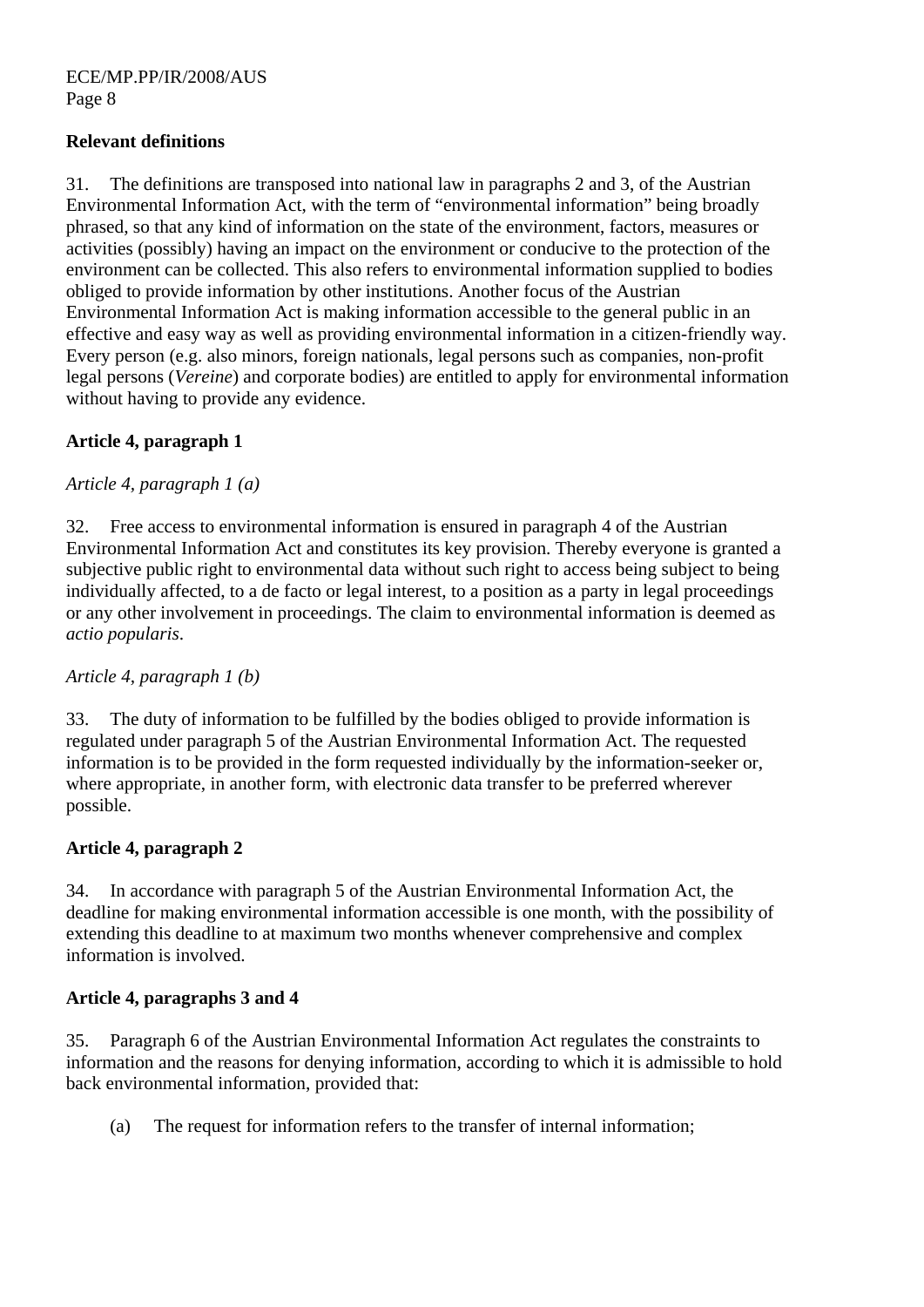- (b) The information is requested in a way that is obviously abusive;
- (c) The request for information is too general;

(d) The request for information refers to material which is in the process of being completed or involves written documents which have not yet been finalized or data which have not yet been edited.

36. Paragraph 6, subparagraph 2, of the Austrian Environmental Information Act states the reasons for denying information, according to which it shall not be permitted to give information, if the disclosure of environmental information would have a negative impact on certain objects of legal protection (e.g.: maintenance of public safety or comprehensive national defence, but also the protection of environmental areas, such as the habitation of rare animal species, which would be disclosed when providing the information, to the extent that perturbation of such species' habitats is feared). In addition, the confidentiality of personal data constitutes a reason for denying information to the extent that there is a protectable interest in non-disclosure within the meaning of the 2000 Austrian Data Protection Act. Moreover, the protection of business and company secrets constitute a reason for denying information.

37. Paragraph 6, subparagraph 4, of the Austrian Environmental Information Act stipulates that both the constraints to information and the reasons for denying information are to be interpreted narrowly and that, in the individual case, the public interest in disclosing the relevant environmental information must be considered. This is to ensure that the constraints to information and the reasons for denying information do not result in a limited obligation to information incumbent on the body obliged to provide information.

## **Article 4, paragraph 5**

38. As in many cases it is not easy for citizens to find the body obliged to provide information which disposes of the environmental information requested by him/her, paragraph 5, subparagraph 2, of the Austrian Environmental Information Act provides for a respective duty to forward/refer to information on the part of the authorities so that a lack of knowledge of the structure of public authorities will not lead to any legal disadvantage for the applicant.

## **Article 4, paragraph 6**

39. In accordance with paragraph 6, subparagraph 4, of the Austrian Environmental Information Act, the disclosure of environmental information can be denied if the request for information refers to material which is in the process of being completed or involves written documents which have not yet been finalized or data which have not yet been edited.

#### **Article 4, paragraph 7**

40. The deadlines for notification, the extension of deadlines and the negative response are regulated in paragraph 5, subparagraphs 6 and 7, of the Austrian Environmental Information Act. If the request for information is denied, such denial shall be justified in the respective communication and the information seeker shall be informed of legal remedies (para. 8).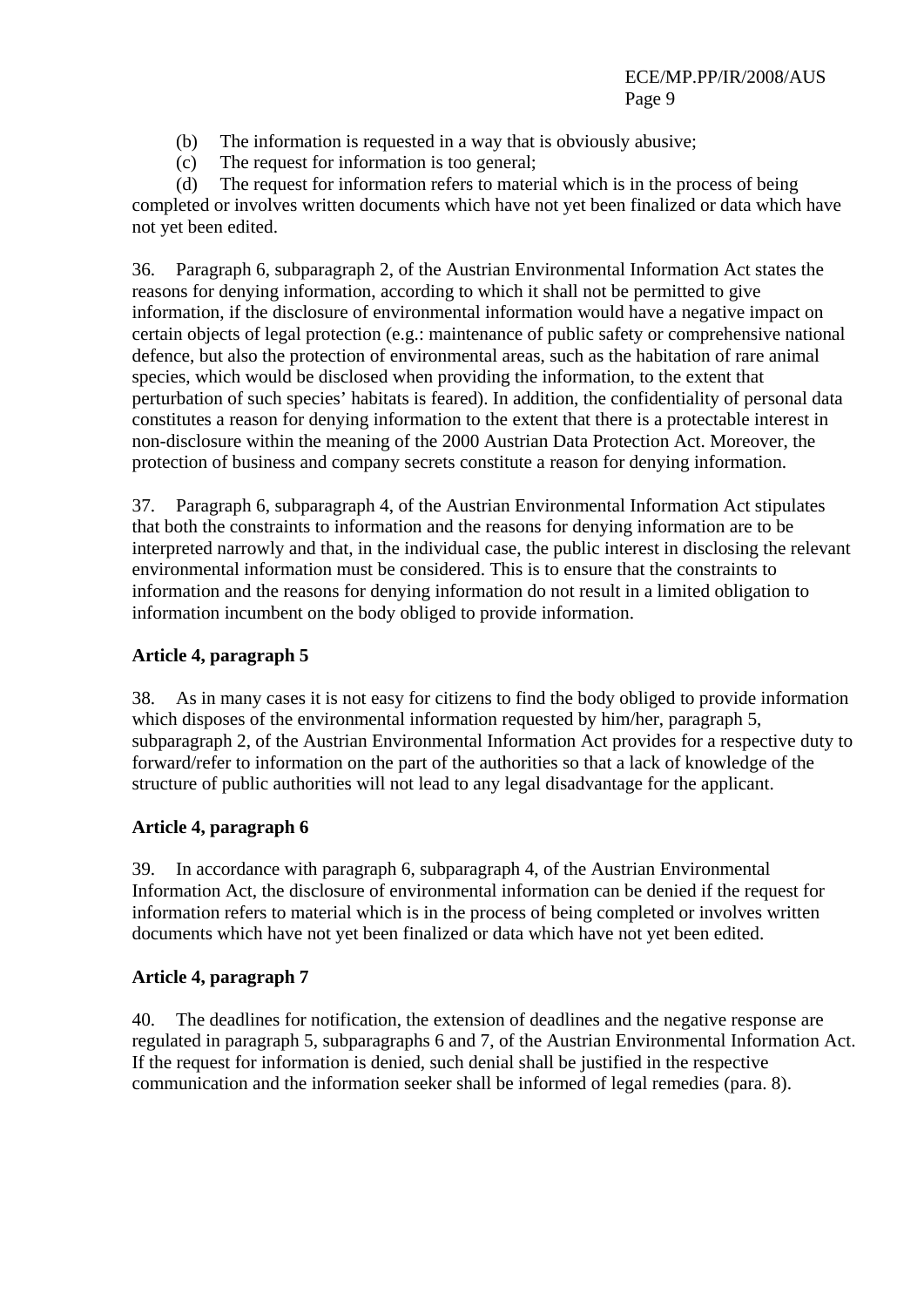## **Article 4, paragraph 8**

41. In accordance with paragraph 5, subparagraph 5, of the Austrian Environmental Information Act, access to public registers or lists and the on-site access to the requested information shall be free of charge, while it shall be permissible to charge purchase prices or protective charges for publications.

## **VIII. OBSTACLES ENCOUNTERED IN THE IMPLEMENTATION OF ARTICLE 4**

42. No information was provided under this heading**.** 

## **IX. FURTHER INFORMATION ON THE PRACTICAL APPLICATION OF THE PROVISIONS OF ARTICLE 4**

43. Many inquiries and requests for information concerning the environment are constantly submitted to the BMLFUW per telephone, e-mail or in writing. Yet only very few inquiries are expressly based on the Austrian Environmental Information Act. As the BMLFUW tries to handle all inquiries as fast and as unbureaucratically as possible and the documentary handling procedures of inquiries concerning various subject matters are not separately collected under the heading of environmental information, it is not possible to supply detailed information on figures, contents and possible reasons for not providing the requested information.

44. The inquiries concern many different areas: waste legislation, legislation on the remediation of contaminated sites, soil protection legislation, nature conservation legislation, water legislation, water-supply companies, hydraulic engineering legislation, water management and institutions responsible for water bodies, power plants, transport, clean air legislation, urban development and urban planning, Mineral Resources Act, Emission Allowances Act, radiation protection law and industrial law.

45. The Federal Environment Agency (UBA) is also home to a liaison office aiming at providing everyone with smooth access to environmental information. The task of the office is to support the exchange of information between the bodies obliged to provide information and to propose measures which are suitable for facilitating access to environmental information and to ensure the high level of quality of environmental information.

46. In its capacity as a body obliged to provide information, UBA handles just under 7,000 inquiries per calendar year, approximately 60% of which are submitted and answered in writing (via e-mail). In 2006, seven requests for information were submitted which referred to the Austrian Environmental Information Act. Two were submitted orally. In 2005, the number of inquiries was about the same.

47. In 2006, information seekers accessed the environmental information actively made available on the Internet by UBA just under 2 million times. Websites dealing with the subjects of waste, air, water and contaminated sites were accessed most the frequently. Of the publications made available at www.umweltbundesamt.at, the number of downloads of publication details was approximately 810,000.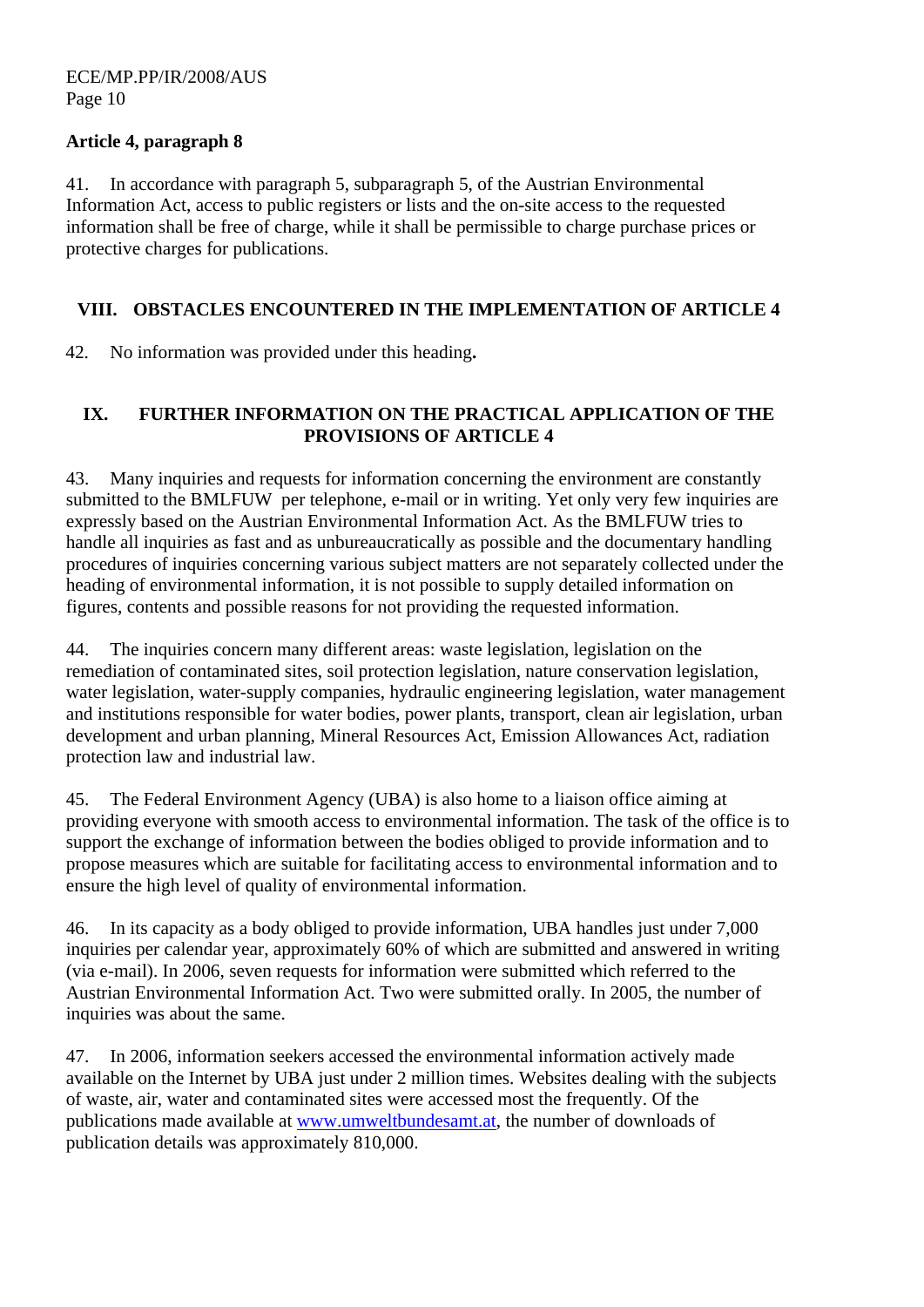## **X. WEBSITE ADDRESSES RELEVANT TO THE IMPLEMENTATION OF ARTICLE 4**

http://www.help.gv.at/Content.No.de/166/Seite.1660000.html http://www.umweltbundesamt.at/umweltinformation/koordinierungsstelle/ http://reference.e-government.gv.at/UW-UI\_Umweltinformation.1024.0.html

#### **XI. LEGISLATIVE, REGULATORY AND OTHER MEASURES IMPLEMENTING THE PROVISIONS ON THE COLLECTION AND DISSEMINATION OF ENVIRONMENTAL INFORMATION IN ARTICLE 5**

## **Article 5, paragraph 1**

*Article 5, paragraph 1 (a)* 

48. In accordance with paragraph 9, subparagraph 3, of the Austrian Environmental Information Act, the bodies obliged to provide information shall update the environmental information at suitable intervals.

*Article 5, paragraph 1 (b)*

49. The provision on the publication of environmental information (para. 9 of the Austrian Environmental Information Act) emphasizes the duty to actively supply environmental information on the part of administrative bodies. The bodies obliged to provide information shall edit the environmental information which is relevant for fulfilling their tasks and which they have at their disposal or which is being supplied to them in order to disseminate it to the public actively and systematically. This includes e.g. environment-related legal provisions; policies; plans and programmes; reports on the state of the environment and, in particular, reports on environmental control; permits having an impact on the environment; and risk assessments;

*Article 5, paragraph 1 (c)*

50. Paragraph 9, subparagraph 5, of the Austrian Environmental Information Act stipulates that, in the event of imminent danger to human health or the environment, the bodies obliged to provide information shall disseminate all information directly and without any delay. In addition, the owners of plants affected by failure shall, from the outset and without being instructed to do so, disclose the following information (para. 14 of the Austrian Environmental Information Act) to the affected population: general information on the plant (location, plant description), possible hazards and consequences in the event of failure, existing safety precautions and appropriate action to be taken in the event of failure.

51. Also this information shall be provided appropriately and in a way that it is understandable by the general public. It is the responsibility of the individual companies to determine the appropriate form of information.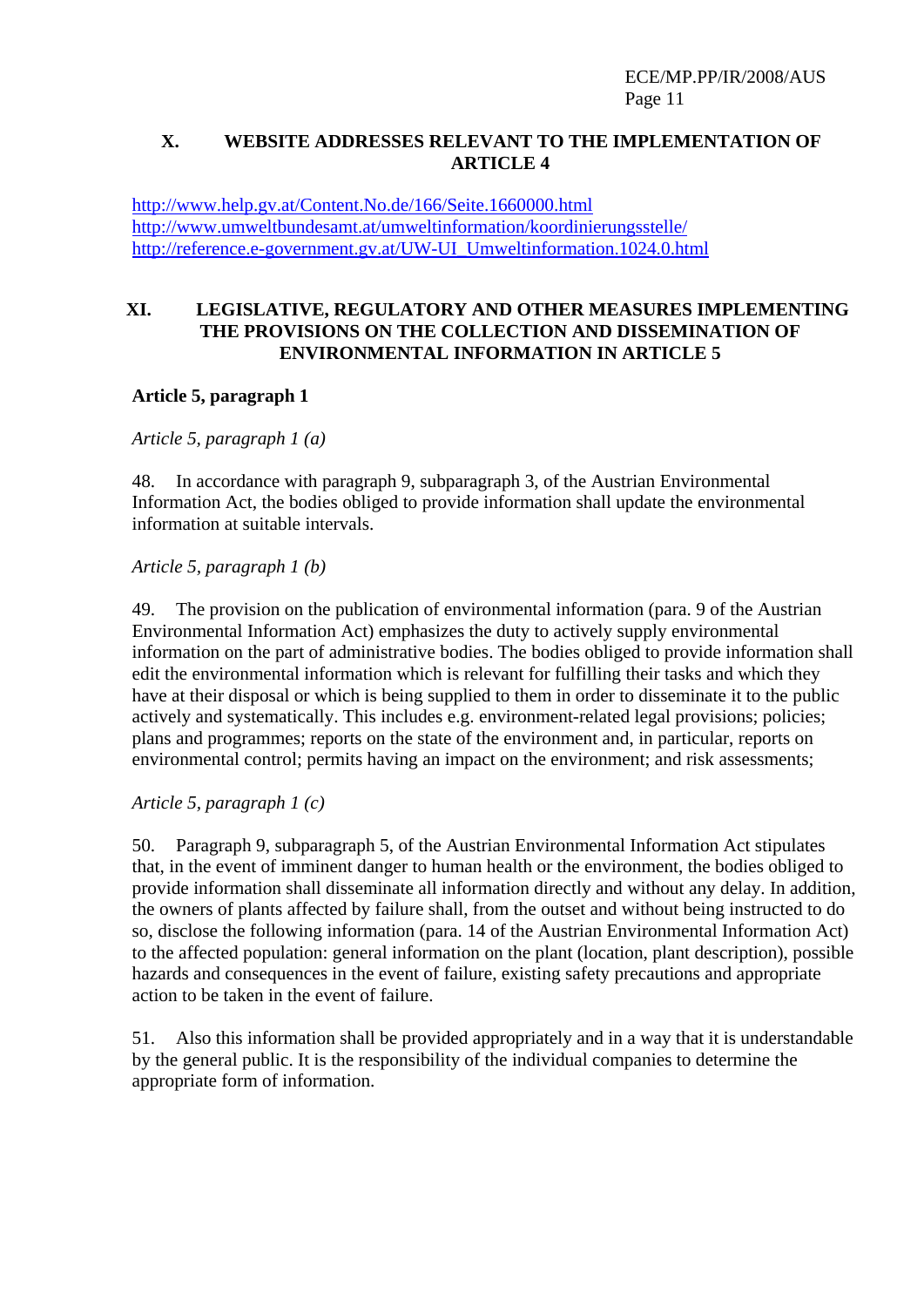## **Article 5, paragraph 2**

52. In order to fulfil their duty of information in accordance with paragraph 9, subparagraph 2, of the Austrian Environmental Information Act, the bodies obliged to provide information shall take practical precautions facilitating access to information by, in particular by:

(a) Publishing charts concerning organisation and the distribution of functions to the extent that such charts are available;

(b) Naming contact persons or information centres;

(c) Managing lists or registers concerning the environmental information they have at their disposal.

## **Article 5, paragraph 3**

53. Electronic dissemination of environmental information is regarded as a priority instrument for active environmental information management, which is firmed up in the paragraphs 9, 10, 13 and 14 of the Austrian Environmental Information Act.

## **Article 5, paragraph 4**

54. In accordance with paragraph 3 of the Austrian Environmental Control Act, the Federal Minister for the Environment shall submit a written report on the state of implementation of environmental control to the Austrian National Council every three years. On the basis of paragraph 6 of the Austrian Environmental Control Act and in its capacity as the environmental expert body of the Austrian Federal government, UBA shall be responsible for drawing up this environmental control report. The chapters of the current Eighth Report on the State of the Environment in Austria (2007) are available for download at: www.umweltbundesamt.at.

## **Article 5, paragraph 5**

55. The obligations incumbent on the bodies obliged to provide information to actively and systematically disseminate information are set forth in paragraph 9, subparagraphs 1 and 2, of the Austrian Environmental Information Act. In particular, the following information shall be made available and disseminated:

(a) The wording of contracts, conventions and agreements under international law, as well as Community and other legal provisions on the environment or that touch upon environmental issues;

(b) Policies, plans and programmes referring to the environment.

## **Article 5, paragraph 6**

56. In accordance with paragraph 13 of the Austrian Environmental Information Act, the owners of companies, obliged to measure and record emission data shall actively (i.e. without being asked to do so) disclose such environmental information. This means that the respective company shall publish the emission data he/she is obliged to measure for the period of the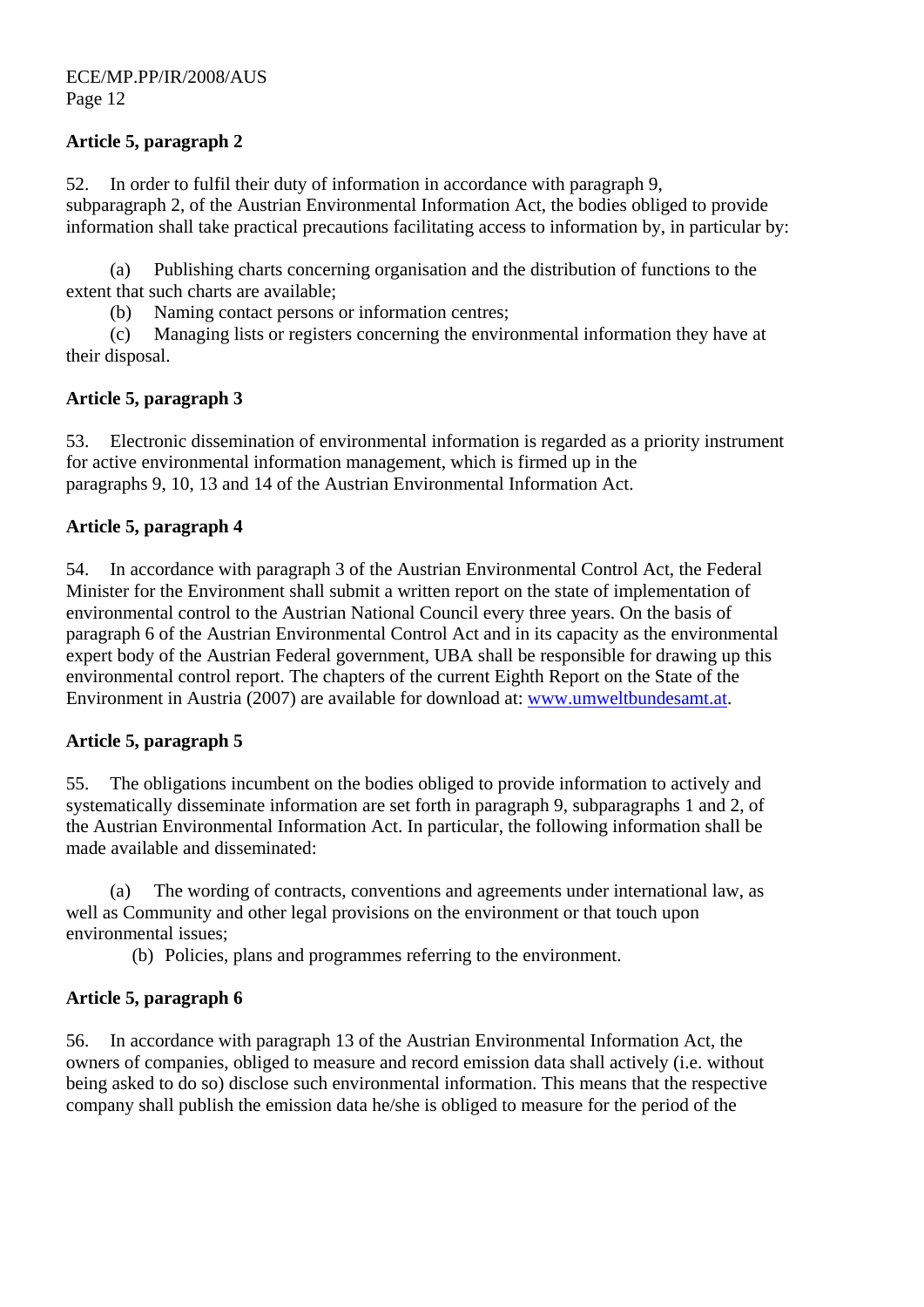respectively last month (or the last year) in a way that is easily understood by the general public and in a place which is easily accessible.

## **Article 5, paragraph 7**

57. The information stated in paragraph 7 is made available to the general public in the framework of the review procedures used and by way of settlement in parliament (laws and regulations) on the respective websites (see answer concerning Art. 8).

## **Article 5, paragraph 8**

58. The website of the environmental consultancy body, *Umweltberatung* (www.umweltberatung.at), provides information on precautionary environmental protection in various fields (e.g. chemicals, building and living, climate protection, energy etc.). In addition, citizens can turn to dedicated information centres in the federal provinces. The municipality of Vienna, for instance, has published the *Gut-gekauft-Bezirkspläne*, i.e. city district guides including a register of companies selling environmentally friendly products as well as advice on sustainable shopping.

59. In the framework of the *Nachhaltige Wochen* (Sustainability Weeks), sustainable products bearing the campaign brand *Das bringt´s. Nachhaltig.* (That's what cuts it. Sustainably.) are advertised by merchants (www.nachhaltigewochen.at), enabling consumers to make informed choices when shopping. Food stuff, electric equipment, and, hardware retailers, butchers and furniture traders are taking part in the campaign. Moreover, a growing number of self-employed merchants are supporting the campaign, which has been launched by the BMLFUW, its partners and the Austrian retail industry.

## **Article 5, paragraph 9**

60. At the European level, Regulation (EC) No. 166/2006 created a European Pollutant Release and Transfer Register (E-PRTR). For the implementation of this EC regulation in Austria, a national corollary PRTR regulation is required as an accompanying measure. A draft of such a national regulation has been subject to general review, and the regulation is supposed to enter into force in early 2008.

## **XII. OBSTACLES ENCOUNTERED IN THE IMPLEMENTATION OF ARTICLE 5**

61. No information was provided under this heading.

## **XIII. FURTHER INFORMATION ON THE PRACTICAL APPLICATION OF THE PROVISIONS OF ARTICLE 5**

62. In the framework of the Austrian e-government strategy, a working group on environmental information was set up, dealing with the approach to joint implementation of the requirements placed by the Austrian Environmental Information Act in the framework of the cooperation between the Federal Government, the Federal provinces and the municipalities. With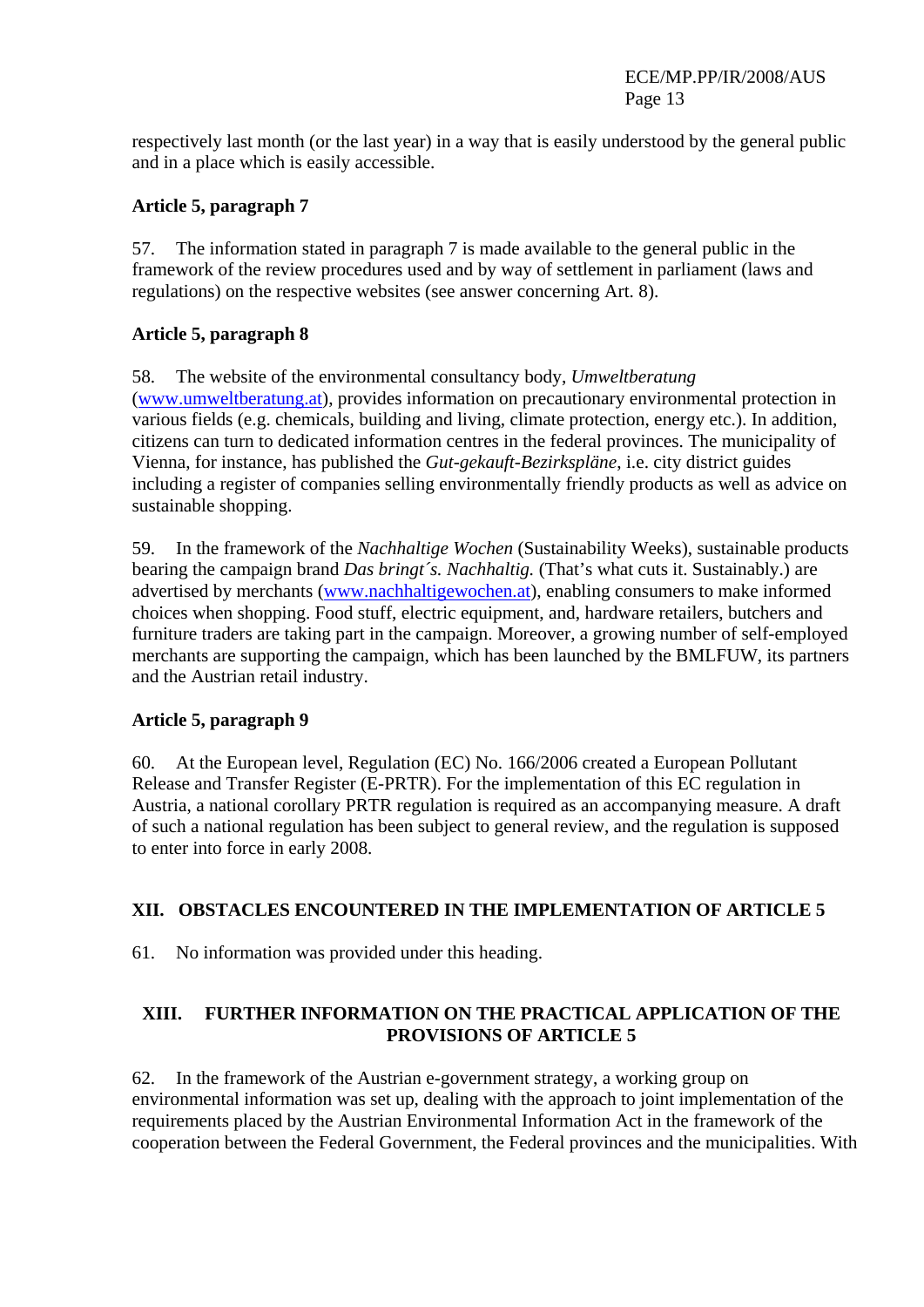a view to the requirements pertaining to access to and dissemination of environmental information arising from the Austrian Environmental Information Act, the Federal provinces and the municipalities in Austria are required to find a new and comprehensive position. This is to make an important contribution to more transparency and more attention to the citizen in the field of environmental administration.

## **XIV. WEBSITE ADDRESSES RELEVANT TO THE IMPLEMENTATION OF ARTICLE 5**

http://www.help.gv.at/Content.No.de/166/Seite.1660000.html http://www.umweltbundesamt.at/koordinierungsstelle http://reference.e-government.gv.at/UW-UI\_Umweltinformation.1024.0.html

## **XV. LEGISLATIVE, REGULATORY AND OTHER MEASURES IMPLEMENTING THE PROVISIONS ON PUBLIC PARTICIPATION IN DECISIONS ON SPECIFIC ACTIVITIES IN ARTICLE 6**

63. In order to comply with the citizen-participation provisions of the Convention, the Environmental Impact Assessment (EIA) and Integrated Pollution Prevention and Control (IPPC) Directives were adapted at the European level by Directive 2003/35/EC. which provides for public participation vis-à-vis of the drawing up of certain plans and programmes relating to the environment and amending with regard to public participation and access to justice Council Directives 85/337/EEC and 96/61/EC. The same Directive was also used to implement the Convention for the plans and programmes (listed in Annex I to Directive 2003/35/EC) not yet covered by Directive 2001/42/EC on Strategic Environmental Assessment (SEA Directive), adopted only two years earlier. The SEA Directive had already implemented the Convention with regard to the plans and programmes covered by it.

A need for implementation evolved in particular from the interaction of Article 2, paragraph 5, Article. 6 and Article 9, paragraph 2 of the Convention, requiring the involvement of certain environmental non-governmental organizations in approval procedures.

64. Austria transposed the EIA Directive 85/337/EEC (amended by Directive 97/11/EC), the Convention on Environmental Impact Assessment in a Transboundery Context (Espoo Convention) and the Aarhus Convention at the project level into national law in the Federal Act on Environmental Impact Assessment (Federal Law Gazette No. 697/1993, last amended by Federal Law Gazette No. 149/2006).

65. Annex I to the Aarhus Convention, to which the provisions set forth under Article 6 refer, includes projects which are covered by the EIA and IPPC Directives. Further adaptations to the Convention were made at a Federal level in the area of commercial equipment law by way of the 2005 Amendment to Industrial Law (Federal Law Gazette I No. 85/2005) with regard to the 1994 Trade Act, the Air Pollution Act for Boiler Facilities and the Mineral Resources Act, the Amendment to the EIA Act (Federal Law Gazette I No. 153/2004), the Amendment to the Waste Management Act (Federal Law Gazette I No. 155/2004), the Agricultural Amendment Act concerning the Federal Act on Forest and Pastures Usage Rights (Federal Law Gazette I No.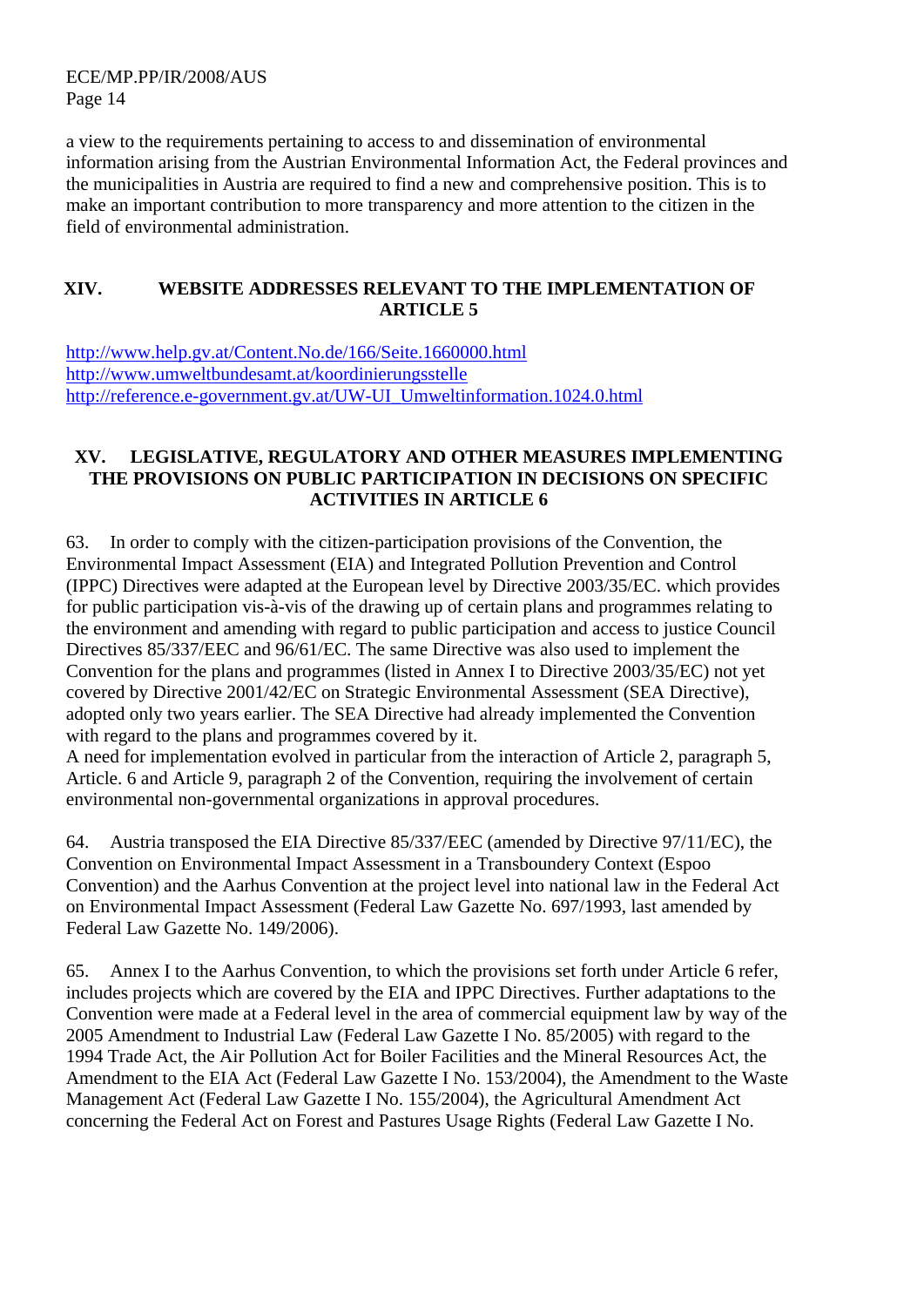87/2005) and the Immission Control Act in the framework of the 2005 Act adapting the Laws on Environmental Protection (Federal Law Gazette I No. 34/2006).

## **Article 6, paragraph 1**

## *Article 6, paragraph 1 (a) and (b)*

66. The projects subject to EIA are listed in Annex I to the 2000 EIA Act, which covers not only the projects of Annex I but also those of Annex II to the EIA Directive 85/337/EEC as amended by Directive 2003/35/EC (and thus also those of Annex I to the Convention).

## **Article 6, paragraphs 2, 3, 4 and 5**

67. The Austrian EIA procedure provides for the repeated information and involvement of the general public. In EIA procedures, the first step towards public participation is taken very early, by publicly announcing the project for at least six weeks in accordance with paragraph 9 of the 2000 EIA Act, with every interested citizen or organization having the opportunity to submit a statement. A circular published on the website of the BMLFUW points to the fact that project applicants are supposed to do respective public relations work already in the preparations for application. In addition, there is the option of oral proceedings in accordance with paragraph 16 of the EIA Act, which is to be announced accordingly (also via the Internet).

## **Article 6, paragraphs 6 and 7**

68. The information given in Article 6, paragraph 6, of the Convention is subject to the Environmental Impact Declaration in accordance with paragraph 6 of the 2000 EIA Act, which is to be published for at least six weeks in accordance with paragraph 9. Within this period, anyone is entitled to submit a statement to the responsible authority with regard to the project or to the Environmental Impact Declaration.

## **Article 6, paragraphs 8 and 9**

69. In accordance with paragraph 17, subparagraph 4, of the 2000 EIA Act, the statements received shall be taken into account. The decision, including the measures and the review of the received statements, shall be published without any delay, in accordance with paragraph 17, subparagraph 7, of the 2000 EIA Act.

## **Article 6, paragraph 10**

70. In accordance with paragraph 3(a) of the EIA Act, any changes shall be subject to an EIA procedure.

## **Article 6, paragraph 11**

71. The Genetic Engineering Act (Federal Law Gazette I No. 510/1994, last amended by Federal Law Gazette I No. 13/2006) transposes into national law, inter alia, the EU Deliberate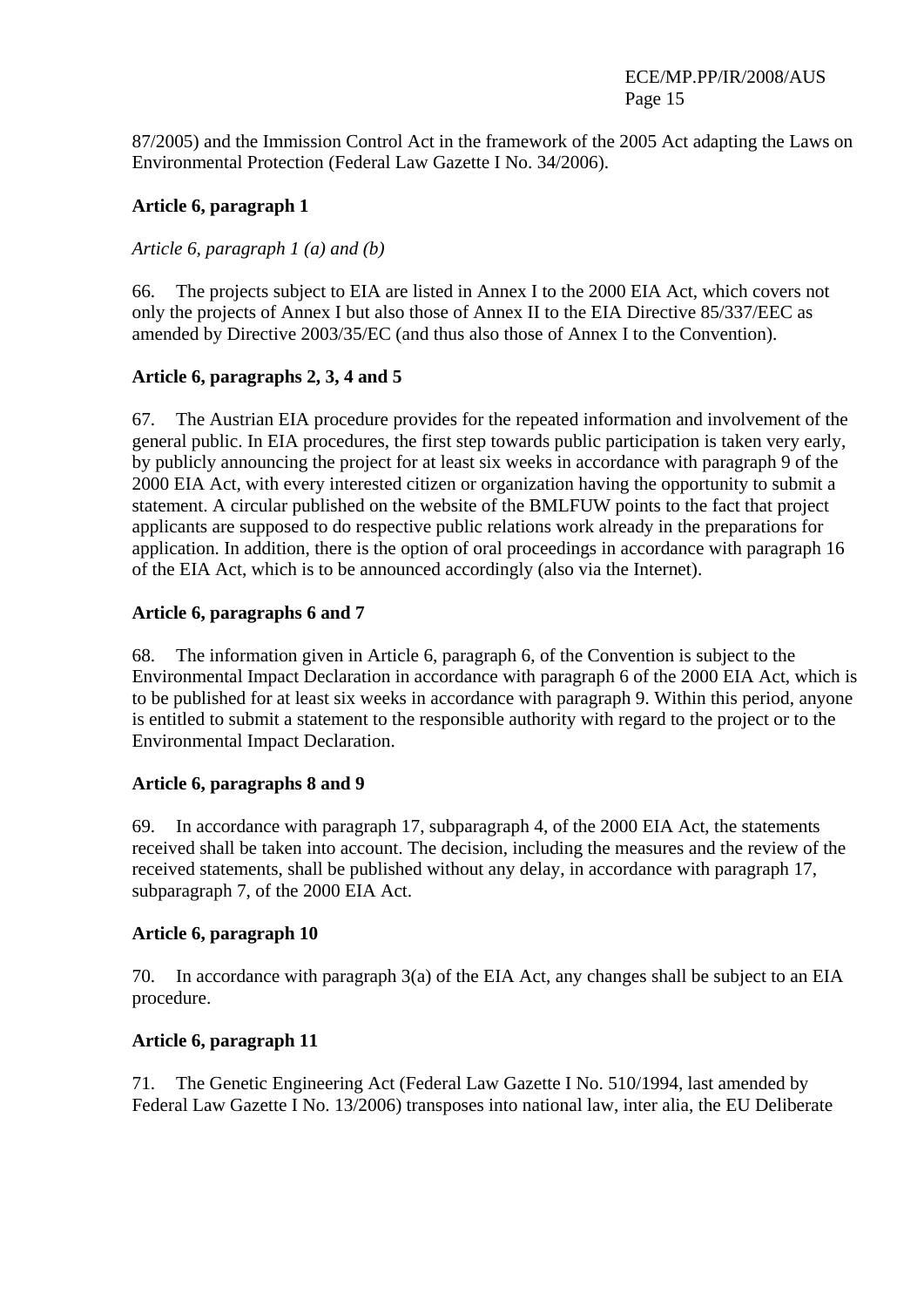Release Directive 2001/18/EC and aims at the prevention of harmful impact of genetically modified organisms (GMO) on the environment.

72. According to Decision II/1 of 2005 reached by the Parties to the Aarhus Convention, the Genetic Engineering Act includes provisions on the announcement to and hearing of the general public in the case of GMO release (paras. 43 and 44) and on the information of the general public on permits granted for bringing the respective substances into circulation (para. 58(a)).

## **XVI.OBSTACLES ENCOUNTERED IN THE IMPLEMENTATION OF ARTICLE 6**

73. No information was provided under this heading.

#### **XVII.FURTHER INFORMATION ON THE PRACTICAL APPLICATION OF THE PROVISIONS OF ARTICLE 6**

74. On its website, the BMLFUW has published a list of all environmental organizations approved in Austria according to the 2000 EIA Act and also gives information on the application procedure required for obtaining approval (http://www.umweltnet.at/article/articleview/27824/1/7237).

75. The Federal Environment Agency consolidates the key information on ongoing and completed EIA procedures in an EIA database and makes it accessible online. Accordingly, a description of the respective project, information on the legal foundations as well on the project status, the opinion of the BMLFUW and information on the documents available in the EIA documentation are accessible to the general public.

## **XVIII.WEBSITE ADDRESSES RELEVANT TO THE IMPLEMENTATION OF ARTICLE 6**

http://www.umweltnet.at/article/articleview/43742/1/7240/ http://www.umweltbundesamt.at/umweltschutz/uvpsupemas/uvpoesterreich1/uvpdatenbank/

## **XIX. PRACTICAL AND/OR OTHER PROVISIONS MADE FOR THE PUBLIC TO PARTICIPATE DURING THE PREPARATION OF PLANS AND PROGRAMMES RELATING TO THE ENVIRONMENT PURSUANT TO ARTICLE 7**

76. As regards the EIA, including public participation, also Article 2, paragraph 7, of the Espoo Convention includes a provision encouraging the application of EIA principles also in policies, plans and programmes. The SEA Directive 2001/42/EC implements advanced relevant public participation provisions of the Aarhus Convention for a wide range of plans and programmes. As mentioned under Article 6, the relevant provisions of the Aarhus Convention have been implemented by way of Directive 2003/35/EC for several other plans and programmes (excluding policies) which are not covered by the SEA Directive.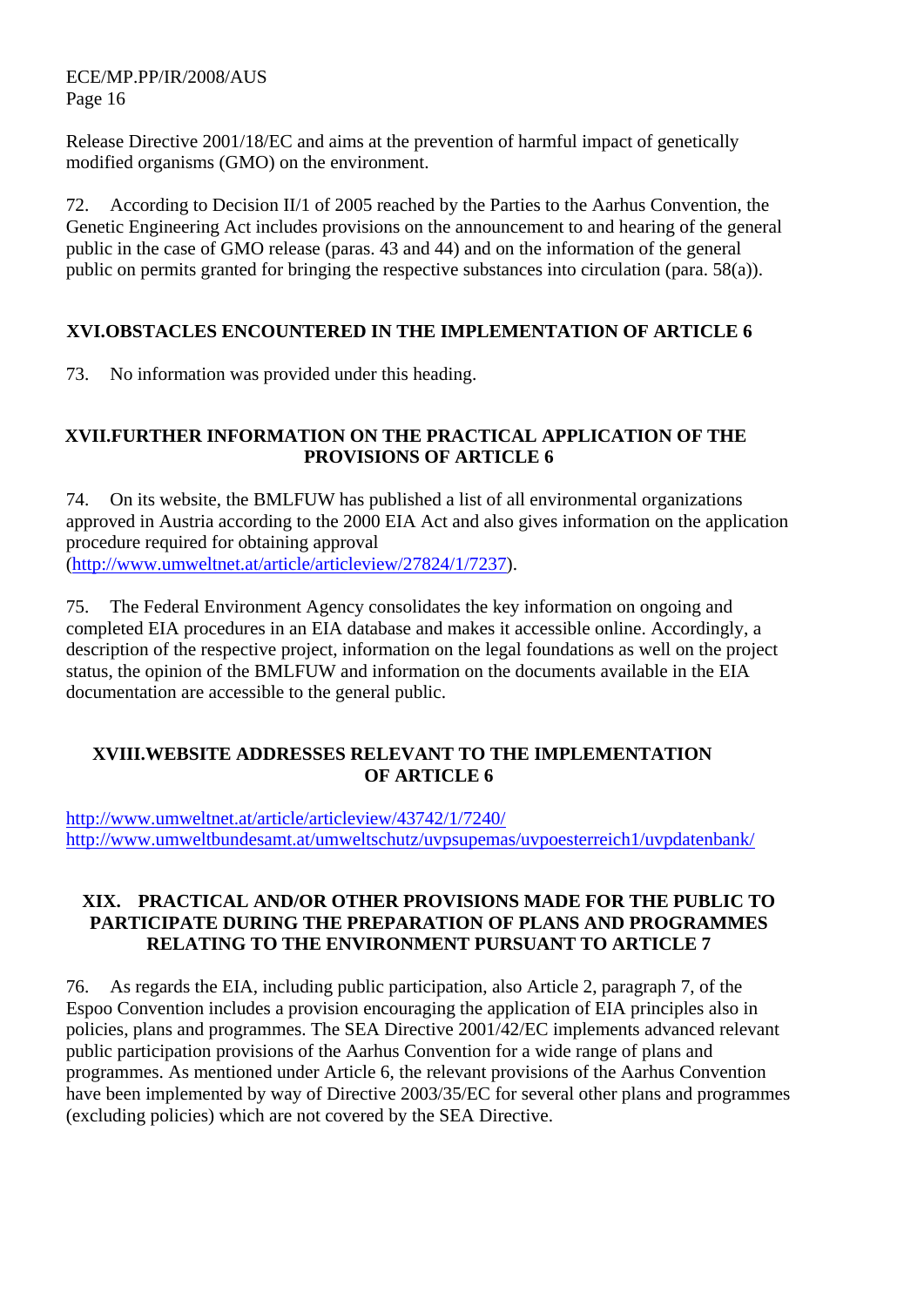77. Based on the distribution of competences in accordance with the Federal Constitution, in Austria not only the Federal Government, but also the Federal provinces, which have transposed both directives in several relevant Federal and provincial acts, are responsible for the transposition of the SEA Directive 2001/42/EC and the Public Participation Directive 2005/35/EC (and thus also of the relevant provisions of the Convention). Some Federal provinces (e.g. Carinthia, Lower Austria, Salzburg, Styria, Tyrol, Vorarlberg) have, as an additional measure, published SEA Guidelines to support the authorities and the general public in applying SEA principles in a way that is in line with the EU and with the Convention.

78. Moreover, several federal acts have been amended with regard to adaptation to the provisions of the Aarhus Convention for the following areas: waste (at the federal level, in particular paragraph 8 and 8(a) of the 2002 Austrian Waste Management Act as amended by Federal Law Gazette I No. 3/2007), noise (Federal Act on the Assessment and Management of Environmental Noise, Federal Law Gazette I No. 60/2005), air (Immission Control Act, as amended by Federal Law Gazette I 2006/34), transport (Federal Act on the Strategic Assessment of Transport, Federal Law Gazette I No. 96/2005), water (Federal Water Act, Federal Law Gazette 1959/215 as amended by Federal Law Gazette I 2005/87). At the provincial level, laws pertaining to the same and other environmental areas are covered as well as the pertinent regional planning legislation.

79. The definition of the term "general public" in Austria is rather generous. Basically, the general public which is to be consulted covers "everyone". Some laws specify this general public by defining it, e.g. as "…natural and legal persons as well as their associations, organizations or groups, and, in particular, organizations promoting environmental protection …" (e.g. Regional Planning Act of the Federal province of Vorarlberg, Provincial Legal Gazette No. 29/1996, para. 10(c), subpara. 2).

80. In addition, Austria has provided for SEAs involving voluntary public participation with regard to plans and programmes not covered by the SEA Directive, e.g. for the 2002 Vienna Waste Management Plan, for the SEA development area "Vienna North-East", or the National Strategic Framework Plan in the framework of EU structural funds 2007-2013 (STRAT.AT) and at the level of Local Agenda 21. Moreover, some laws provide for public participation platforms, such as provincial regional planning laws (irrespective of whether SEA is required or not).

## **XX. OPPORTUNITIES FOR PUBLIC PARTICIPATION IN THE PREPARATION OF POLICIES RELATING TO THE ENVIRONMENT PROVIDED PURSUANT TO ARTICLE 7**

81. It can be assumed that the existing Austrian practice and, in particular, the review procedure and the information available on the Internet comply with the relatively general requirements of the Convention as regards the preparation of "policies". As already mentioned, the promotion of excellent cooperation and decision-making processes involving the State and civil society in matters of public interest accordingly play a key role in Austria. As a relevant example, we could cite the development of the Austrian sustainability strategy which has been drawn up with the cooperation of the interested public and all concerned bodies.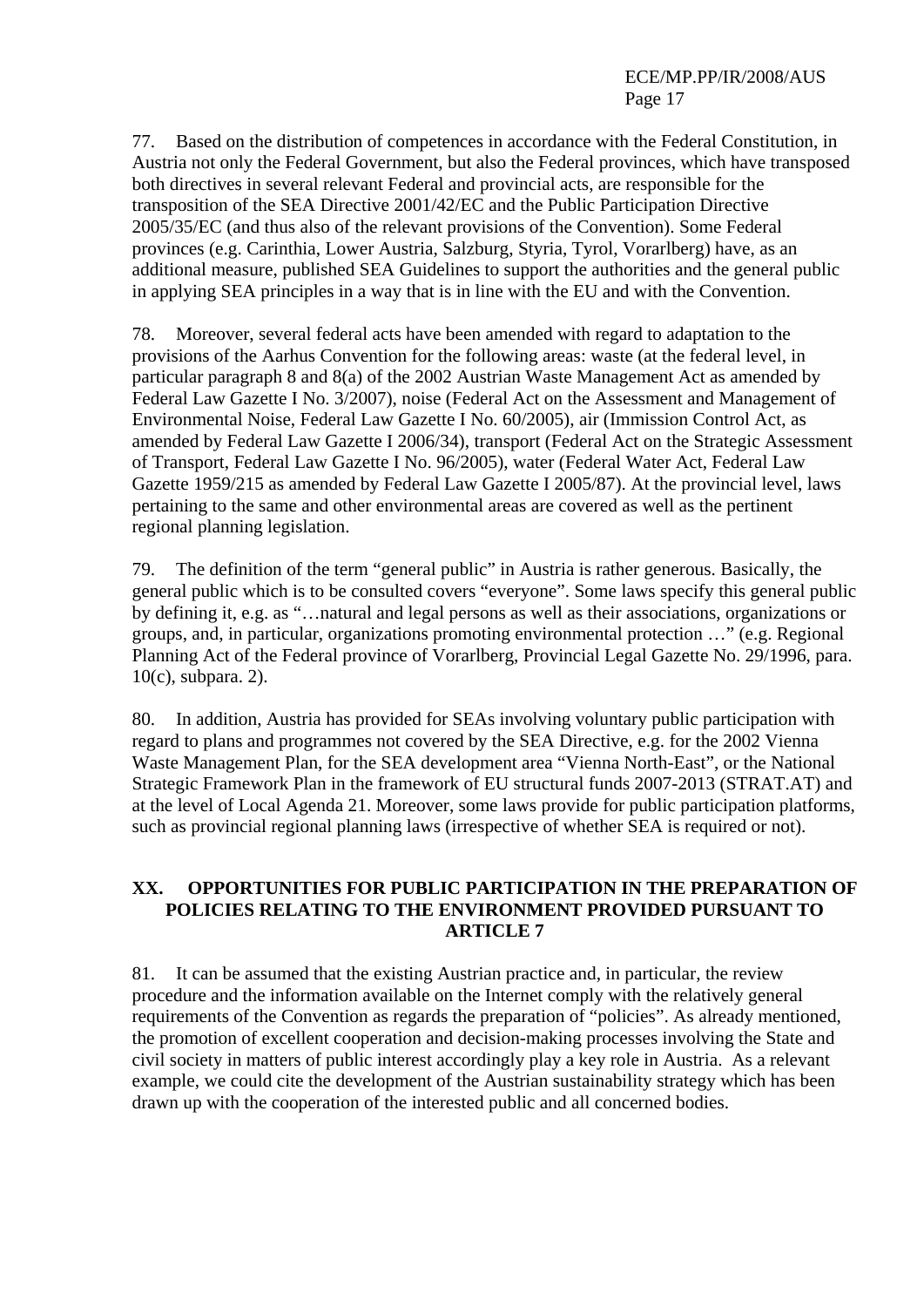82. To include the general public in decisions which are affecting them is an integral part of a modern concept of politics and administration. In this process, Austria has set the following three priorities: (a) strengthening policy making which is open and close to the citizen in order to improve the quality of democracy, (b) stimulating stakeholders' responsibility vis-à-vis society, and (b) promoting local/regional sustainable processes.

## 83. Central activities are:

(a) "Public-participation standards" should also be regarded as a contribution to the implementation of the Austrian and EU sustainability strategies. To promote sustainable development, citizen participation in policy making should be improved, and administrative bodies should be provided with hands-on support to be able to include the general public efficiently and effectively. The standards could be particularly useful in the preparation of policies, plans, programmes or legal instruments;

(b) In 2002, ÖGUT, the Austrian Society for Environment and technology, set up a "Participation" strategy group at the instigation of the BMLFUW, made up of members from ministries and authorities as well as NGOs and the scientific community. The aim of the "Participation" strategy group are to firm up the concept of "participation", to develop it further and make it known widely, to heighten the awareness of decision makers from the areas of politics, public administration and business for public participation; to prepare participation strategies for policies relevant for the environment and sustainable development; and to make specific guidelines for action available to practitioners;

The "Public Participation Manual", which was drawn up by the Federal Ministry of Agriculture, Forestry, Environment and Water Management and ÖGUT, provides for advice for successful public participation, the required framework, the expected costs and successful Austrian case histories;

Over the last years, a website on the subject of participation (www.partizpation.at) has become an information hub ("one-stop shop") for public participation;

(e) In the future, more attention shall be paid to e-participation/e-democracy instruments. As mentioned earlier, it is the aim of the Austrian e-government strategy to enable citizens and businesses to handle all public administration procedures electronically, smoothly and swiftly without being required to have specialist knowledge about public responsibilities and technical details. Similarly, there should be enhanced involvement of the population (Internet chats with political decision makers, citizen participation procedures, participation in consultation procedures for draft laws; also electronic participation in elections is to be expected for the future).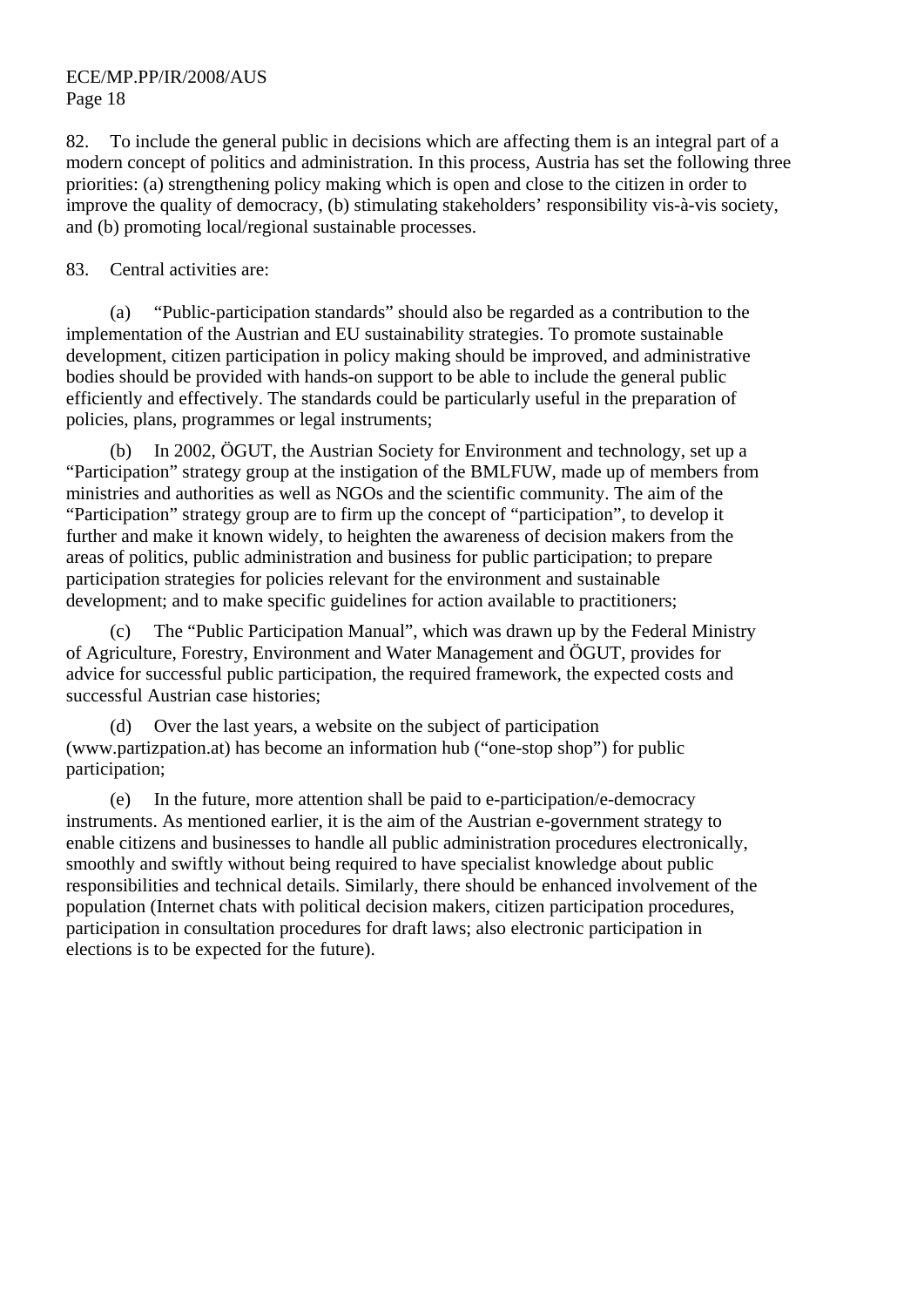#### **XXI. OBSTACLES ENCOUNTERED IN THE IMPLEMENTATION OF ARTICLE 7**

84. No information was provided under this heading.

#### **XXII. FURTHER INFORMATION ON THE PRACTICAL APPLICATION OF THE PROVISIONS OF ARTICLE 7**

85. In early December 2007, Austria organized an international UNECE-Aarhus workshop in Sofia on issues relating to Articles 7 and 8 involving experts from the Aarhus and Espoo Conventions. In the workshop, case studies and contexts with regard to both the Espoo Convention and the SEA Protocol, as well as individual experiences, were presented, making a small but specific contribution to better implementation in the UNECE area.

## **XXIII. WEBSITE ADDRESSES RELEVANT TO THE IMPLEMENTATION OF ARTICLE 7**

http://www.nachhaltigkeit.at http://www.partizipation.at http://www.digitales.oesterreich.gv.at/ http://www.unece.org/env/pp/ppsd.htm http://www.oerok.gv.at/EU\_Regionalpolitik\_in\_Oesterreich/EU\_Strukturfonds\_2007\_2013.htm http://www.nachhaltigkeit.at/LA\_21.php3

Examples of SEA guidelines used by some Federal provinces: http://www.landesplanung.ktn.gv.at http://www.raumordnung-No.e.at/dynamisch/showinfostand.php?id=87 http://www.raumvision.at http://www.salzburg.gv.at/themen/bw/raumplanung/rp1\_publikationen.htm http://www.raumplanung.steiermark.at/cms/ziel/6860163/DE http://www.tirol.gv.at/raumordnung/publikationen/ http://www.vorarlberg.at/pdf/kurzinfo-120\_umsetzungder.pdf

#### **XXIV.EFFORTS MADE TO PROMOTE EFFECTIVE PUBLIC PARTICIPATION DURING THE PREPARATION BY PUBLIC AUTHORITIES OF EXECUTIVE REGULATIONS AND OTHER GENERALLY APPLICABLE LEGALLY BINDING RULES THAT MAY HAVE A SIGNIFICANT EFFECT ON THE ENVIRONMENT PURSUANT TO ARTICLE 8**

86. In Austria, the social partners–i.e. the above mentioned organizations of business and industry, agriculture, employees as well as the national trade union federation, which are partly established by law–play an important role in the representation of interests of the respective groups of society with regard to generally binding legal regulations which have a significant impact on the environment.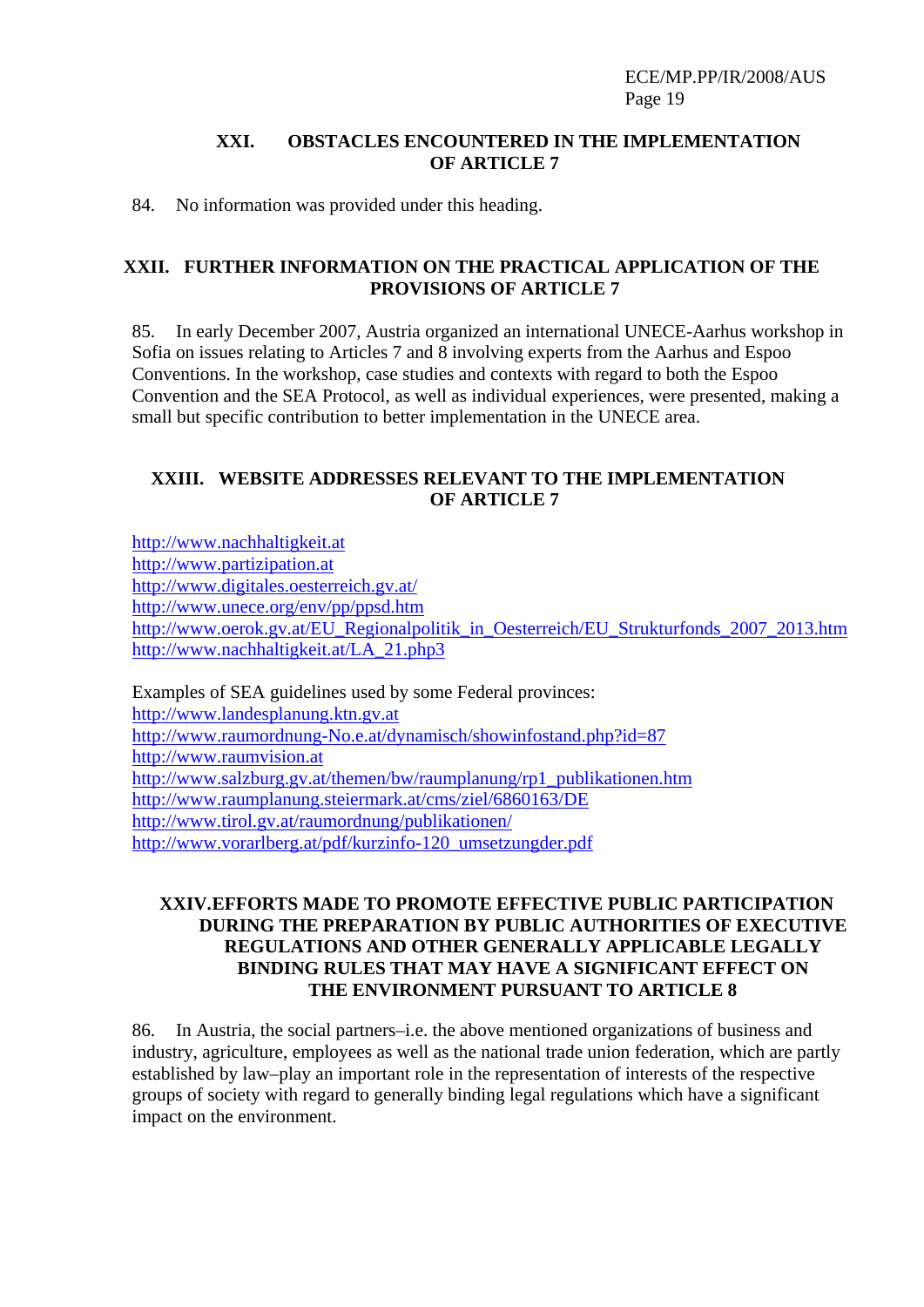87. The Acts on the Incorporation of the Federal Chamber of Commerce of Austria (para. 10), of the Chambers of Labour (para. 93, subpara. 2) as well as of the Chambers of Agriculture (see, for example, para. 8 of the 1991 Carinthian Agricultural Chambers Act) provide that draft laws (as well as implementation rules) shall be submitted to the chambers by the public bodies for the purpose of review before being brought before the legislative body.

88. Where applicable, these representations of interest conduct respective internal consultation procedures for the purpose of opinion-making and submit statements (expert opinions) to the public bodies. It is then the task of these public bodies to recognize the statements and consider them accordingly. In addition, pertinent working committees made up of members of the responsible public bodies and of the social partners do exist in many cases already prior to official review procedures, for example for the purpose of expert discussion of the predrafts of legal instruments.

89. The definitions set forth under Article 2 of the Convention have been implemented to the following extent: for example, the terms of "public" and "public concerned" regarding the interests represented by the respective corporate body with a view to environmental policy are also included in the provisions on review rights. The "public authorities" are partly mentioned in the review rules (see, for example, para. 93 of the Austrian Chamber of Labour Act).

90. Within the individual stakeholder groups provided with review rights, there is no discrimination. According to the legal foundations, membership in the representations of interest/chambers is based on certain circumstances.

91. Moreover, mention has to be made of the fact that a series of plans and programmes covered by the SEA Directive (e.g. in the area of regional planning) are also enacted as ordinances in Austria, i.e. there is public participation in the preparation of executive regulations or there are general and legally binding provisions.

## **XXV. OBSTACLES ENCOUNTERED IN THE IMPLEMENTATION OF ARTICLE 8**

92. No information was provided under this heading.

## **XXVI. FURTHER INFORMATION ON THE PRACTICAL APPLICATION OF THE PROVISIONS OF ARTICLE 8**

93. The responsible Federal and provincial bodies publish draft laws on their websites (see below). This information also includes a general e-mail address as well as other partners which can be contacted for the submission of statements. Moreover, adequate time limits are provided for. In this process, every received statement is considered.

94. Also some of the representations of interest maintain separate consultation websites, such as the Federal Chamber of Commerce.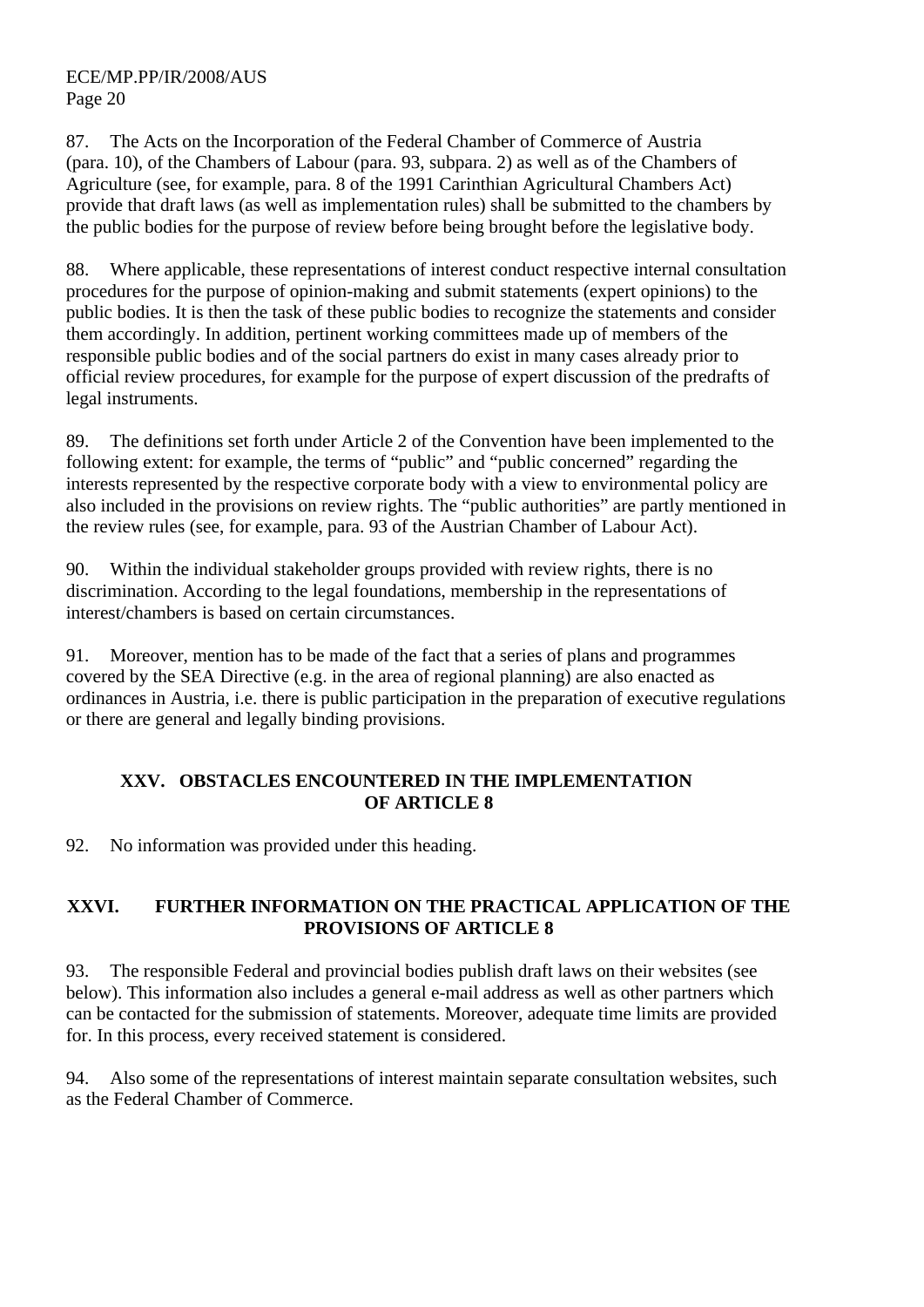95. In its capacity as coordinating body of Austrian environmental NGO organizations, Ökobüro publishes the statements submitted in the framework of national review procedures on its website.

## **XXVI. WEBSITE ADDRESSES RELEVANT TO THE IMPLEMENTATION OF ARTICLE 8**

Examples of websites providing the opportunity to comment on environmental draft laws are:

http://recht.lebensministerium.at/article/archive/12317 http://www.bmwa.gv.at/BMWA/Rechtsvorschriften/Entwuerfe/default.htm http://www.parlament.gv.at/portal/page?\_pageid=908,97306&\_dad=portal&\_schema=PORTAL &P\_NR=XXIII http://portal.wko.at/wk/format\_detail.wk?AngID=1&StID=320836 www.arbeiterkammer.at http://www.oekobuero.at/start.asp?b=443

## **XXVIII. LEGISLATIVE, REGULATORY AND OTHER MEASURES IMPLEMENTING THE PROVISIONS ON ACCESS TO JUSTICE IN ARTICLE 9**

## **Article 9, paragraph 1**

96. Austria has transposed the provisions concerning Article 9, paragraph 1, of the Convention by the legal protection provisions set forth in the Federal Environment Information Act (para. 8) and by way of respective provincial legislation.

According to the Federal Environment Information Act, it is possible to apply for a decree with the public authority obliged to provide information against information which has not been provided in time, which has not been provided at all, or which is incomplete. In this decree, the body obliged to provide information shall substantiate why no or only incomplete information has been provided. This decree can be appealed at the Independent Administrative Tribunal (*Unabhängiger Verwaltungssenat*). In each federal province, there is an Independent Administrative Panel, constituting a court-like authority which is not bound by instructions.

97. Bodies obliged to provide information, which are not authorised to enact decrees, shall forward applications for the enactment of decrees to the body responsible for expert supervision/to the district administration authority or to refer the applicant to such bodies. Moreover, the Independent Administrative Tribunal can be called in by persons affected by the provision of environmental information (e.g. company owners) provided that such persons feel that their rights have been violated on grounds of the respective information. Basically, the Act Governing General Administrative Procedures shall apply for the decree enactment procedure.

## **Article 9, paragraph 2**

98. The wide range of affected parties covered by paragraph 19 of the 2000 EIA Act ensures that all persons, groups of persons (citizen initiatives) and environmental organisations possibly affected are entitled to make use of legal remedies – provided that they comply with the legal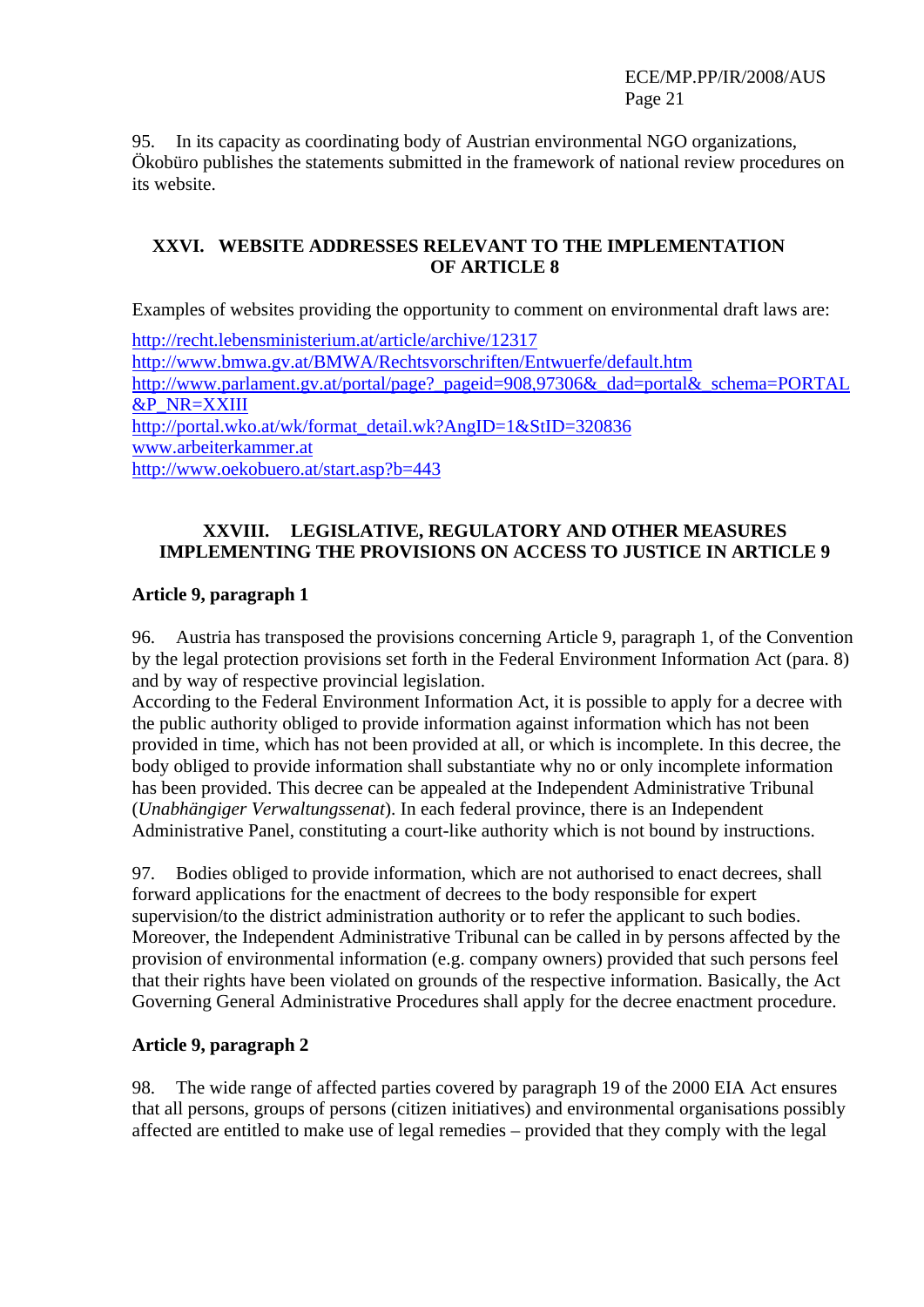requirements – and thus have the possibility to have the decision reviewed by the Independent Environmental Senate or the Administrative Court/Constitutional Court with a view to contents as well as to procedures. In Austrian legislation, the following criteria are laid down for the recognition of environmental organisations: they must be organised in the form of a non-profit legal person (*Verein*) or foundation which has environmental protection as its main objective, and they must have been legally incorporated as working for environmental protection for at least three years.

## **Article 9, paragraph 3**

99. Austria thinks that the set-up and interpretation of this provision gives a certain leeway to the Parties to the Convention with regard to implementation, reaching from systems dominated by civil law via administrative law approaches stressing subjective rights all the way to the complaint procedure involving an ombudsperson. The Austrian legal system provides for the following instruments for enforcing environmental matters in the implementation of this provision:

(a) Concerning environmental private law, paragraph 364 et sqq. of ABGB, the Austrian Civil Code, provide for a basis for a claim for the defence against inadmissible immissions coming from adjacent properties. Neighbours hold the subjective right to prohibit immissions exceeding a certain level. In this context, direct or indirect immissions having an effect from one property to another (e.g. waste water, smell, noise, light and radiation) are deemed as impairments. A special environmental context is established by the provisions on immission control

(para. 364, subparas. 2 and 3 of the Austrian Civil Code) and the special provisions on approved plants (para. 364(a) of the Austrian Civil Code). In addition, there are also facts subject to special laws constituting claims for damages representing an explicit relation to the environment: paragraph 26 of the Austrian Water Act, paragraph 53 of the Austrian Forestry Act, paragraph 79(a) et sqq. of the Austrian Genetic Engineering Act, and paragraph 11 of the Austrian Nuclear Liability Act;

(b) In the Federal provinces, Environmental Advocacy Offices were set up as regional bodies representing the cause of environmental protection in administrative procedures (para. 2, subpara. 4 of the 2000 EIA Act). It is the task of the Environmental Ombudsperson to ensure the protection of the environment in certain administrative procedures. In order to enforce such claims, the Environmental Ombudsperson has the position of a party/is authorized to lodge complaints with the supreme courts with regard to compliance with legal provisions which are relevant for the environment;

(c) In the framework of the implementation of the EU Environmental Liability Directive 2004/35/EC, the government draft for a Federal Environmental Liability Act provides for an environmental complaint, if the public authority fails to take action in the event of environmental damage (to water bodies and soils, provided that human health is affected). If they are affected, natural or legal persons as well as environmental ombudspersons and acknowledged environmental organizations are entitled to lodge a written complaint with the district administration authority. The authority shall then inform the claimant of the due course of action (also if and which prevention and rehabilitation measures have been instructed). It is possible to lodge a complaint with the Independent Administrative Tribunal against unlawful information or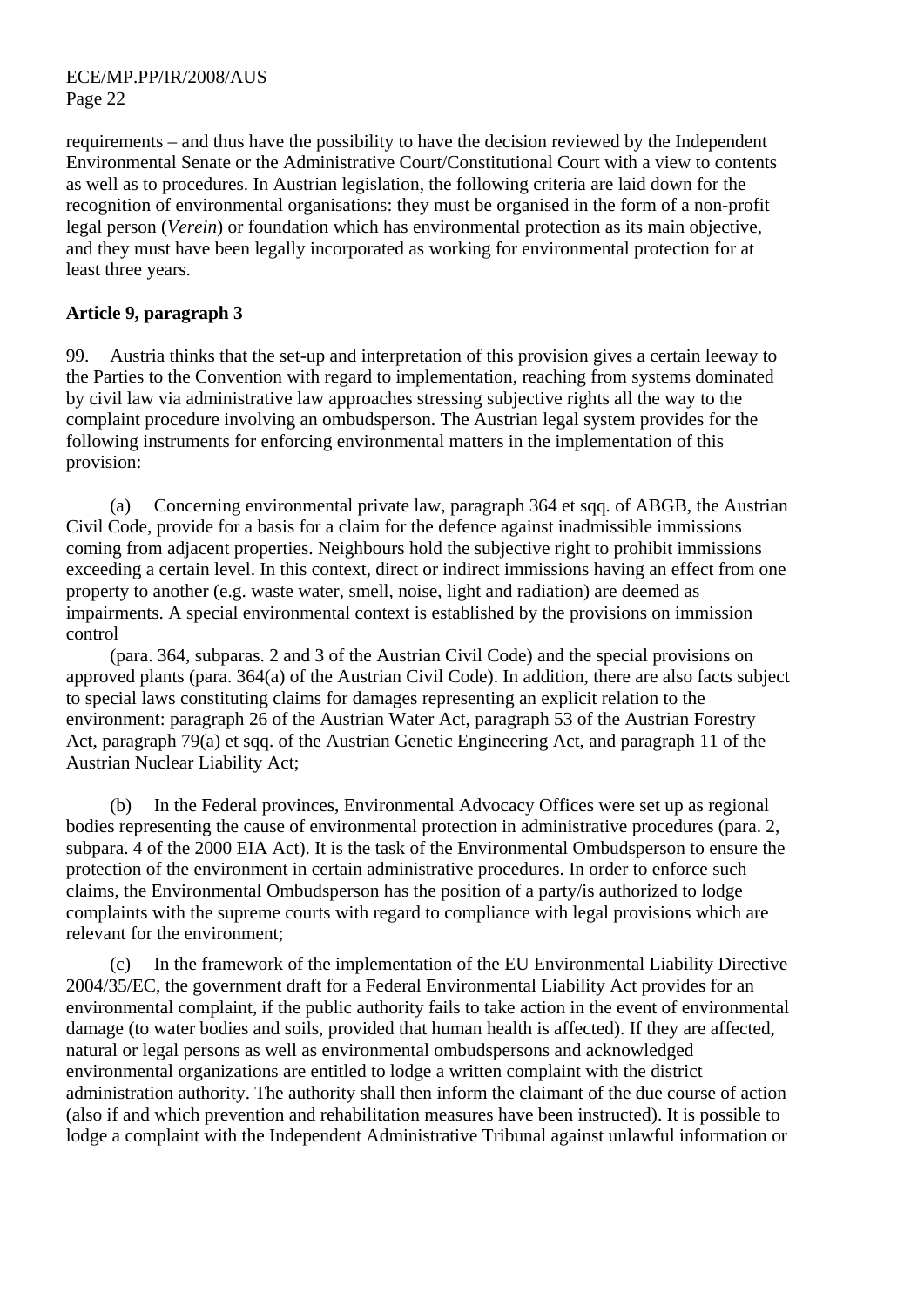information which has not been provided;

(d) The Ombudsman Board investigates claimed or assumed severe administrative deficiencies and thus exerts public control for the benefit of the rule of law and democracy in a way that attracts media attention. Yet the Ombudsman Board only executes supervising investigation (after the procedure has been completed) and does not represent any party in the procedure per se.

## **Article 9, paragraph 4**

100. Regarding civil (and criminal) matters at the lowest level about 140 district courts (*Bezirksgerichte*) have been established. Regional Courts (*Landesgerichte*) are functioning as courts of first instance and also as appeals courts for the district courts. Four courts of appeals (*Oberlandesgerichte*) are competent for appeals from cases decided by the regional courts. At the highest level is the Supreme Court for civil and criminal affairs (*Oberster Gerichtshof*).

101. With regard to administrative matters they are firstly addressed within the hierarchy of the administrative bodies. In some cases, Independent Administrative Tribunals (*Unabhängige Verwaltungssenate*) are installed as second instance. Illegal administrative actions, breaches of procedural or material provisions may be appealed to the Administration Court of last instance (*Verwaltungsgerichtshof*), which exercises a cassational function. Judicial review of the legality of administrative decisions and regulations as well as the constitutionality of laws is reserved to the Constitutional Court (*Verfassungsgerichtshof*). The Constitutional Court has competence to review the legality of administrative regulations and decisions violating fundamental rights. Administrative decisions or regulations can only be contested by those persons affected by the decision or regulation in question.

102. For matters of EIA, a special body, the Environmental Senate, was established at the Federal Ministry of Agriculture, Forestry, Environment and Water Management as the authority of appeal against decisions made by the provincial government with regard to EIAs. The Environmental Senate is the relevant superior authority with substantive jurisdiction**.** The members of the Environmental Senate perform their activities on an avocational basis and are not bound by instructions. Against decisions of the Environmental Senate, parties may appeal to the Constitutional and Administrative Court.

## **Article 9, paragraph 5**

102. The Legal Information System of the Republic of Austria (RIS) is a computer-assisted information system on Austrian law, which is coordinated and operated by the Federal Chancellery. The content of RIS covers all legislation on the federal level as well as of the provinces. The case-law was made the third key component of RIS. The databases contain both the legal maxims and the full text of the rulings, inter alia, of the following tribunals: Constitutional Court, Administrative Court, Supreme Court (decisions of civil and criminal law), Independent Administrative Tribunals and the Environmental Senate.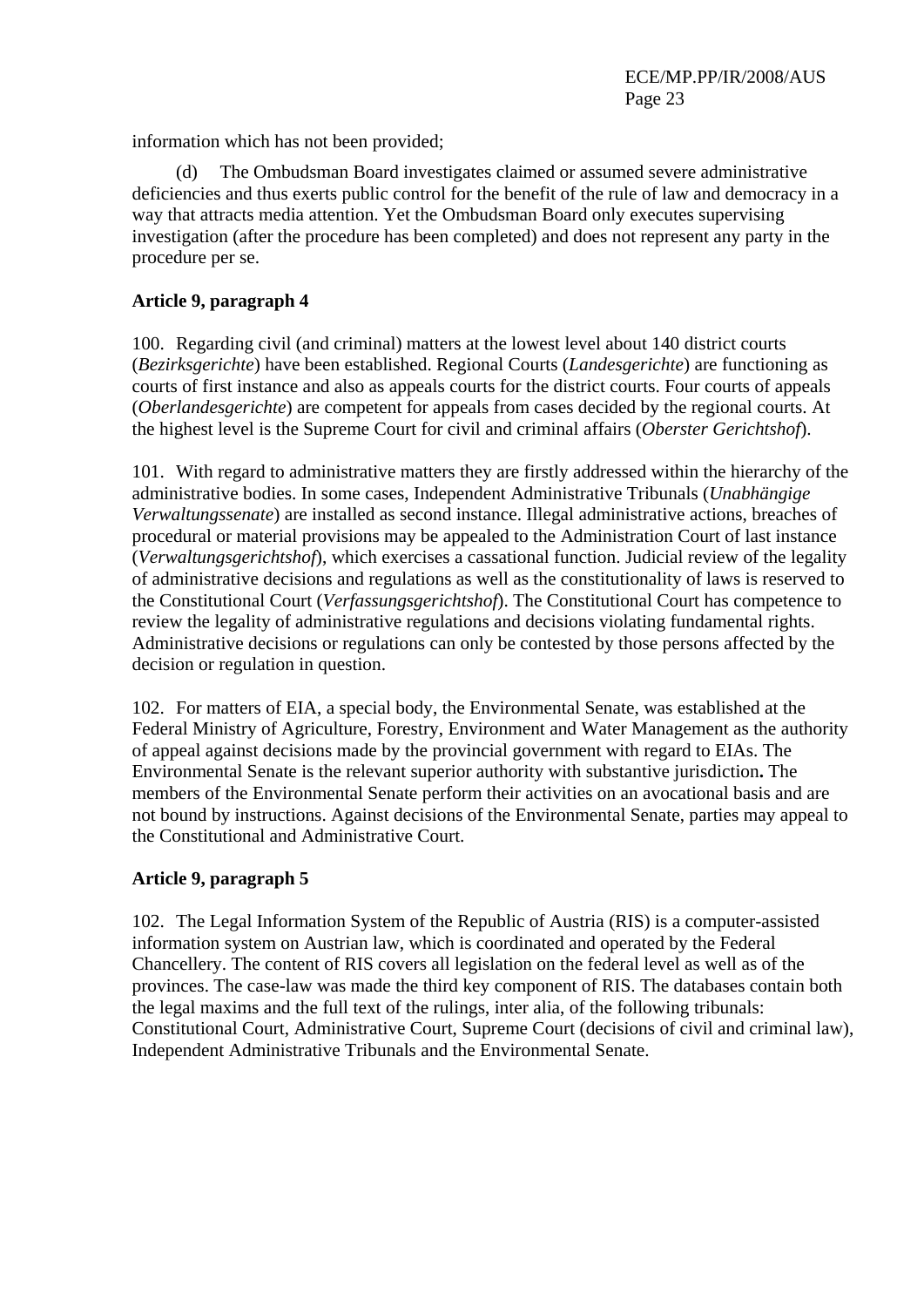#### **XXIX. OBSTACLES ENCOUNTERED IN THE IMPLEMENTATION OF ARTICLE 9**

103. Certain members of the general public as well as a political party represented in the Austrian Parliament have criticized the existing implementation of Article 9, Paragraph 3, for being not comprehensive enough, in particular with regard to the law enforcement possibilities existing outside the approval procedure and the costs for expert opinions incurred in EIA procedures.

## **XXX. FURTHER INFORMATION ON THE PRACTICAL APPLICATION OF THE PROVISIONS OF ARTICLE 9**

104. Also the instrument of environmental mediation provides a reference to Article 9, Paragraph 3, of the Convention with regard to the inclusion of the concerned public. Environmental mediation is a voluntary and structured procedure in the framework of which all those affected by a project which is relevant for the environment are striving for a joint and durable solution. This process covers mediation procedures with regard to projects laying the emphasis not only on economic and social interests, but also on aspects of environmental protection, quality of life and the development of areas (of unspoiled nature). It is especially about projects subject to environmental law provisions or possibly having an impact on the environment (emissions, consumption of resources, use of areas of unspoiled nature, etc.). The 2000 Austrian EIA Act provides that the public authority shall be entitled to interrupt the approval procedures upon the request of the project applicant in order to enable a mediation procedure. The results of the mediation procedure are submitted to the authority responsible for EIA and can be considered by such authority in the further stages of the approval procedure as well as in the decision.

105. In the framework of a specific promotion scheme, the BMLFUW supports Ökobüro, which has its primary focus on environmental law and on the Convention. In the framework of the Environmental Legal Service, Ökobüro provides easy-to-understand information on the contents of key environmental legislation and consulting with regard to inquiries coming from citizen initiatives and NGOs. The Justice and Environment project supports activities of the Justice and Environment Network of European NGOs. This cooperation aims at improving the state of the environment by way of better application of European and national environmental legislation.

## **XXXI. WEBSITE ADDRESSES RELEVANT TO THE IMPLEMENTATION OF ARTICLE 9**

http://www.umweltanwaltschaft.gv.at/ http://www.partizipation.at/umweltmediation.html www.volksanw.gv.at http://www.umweltnet.at/article/archive/7239 http://www.oekobuero.at/start.asp?b=439 http://www.lebensministerium.at/article/articleview/27820/1/7237/ http://ris.bka.intra.gv.at/